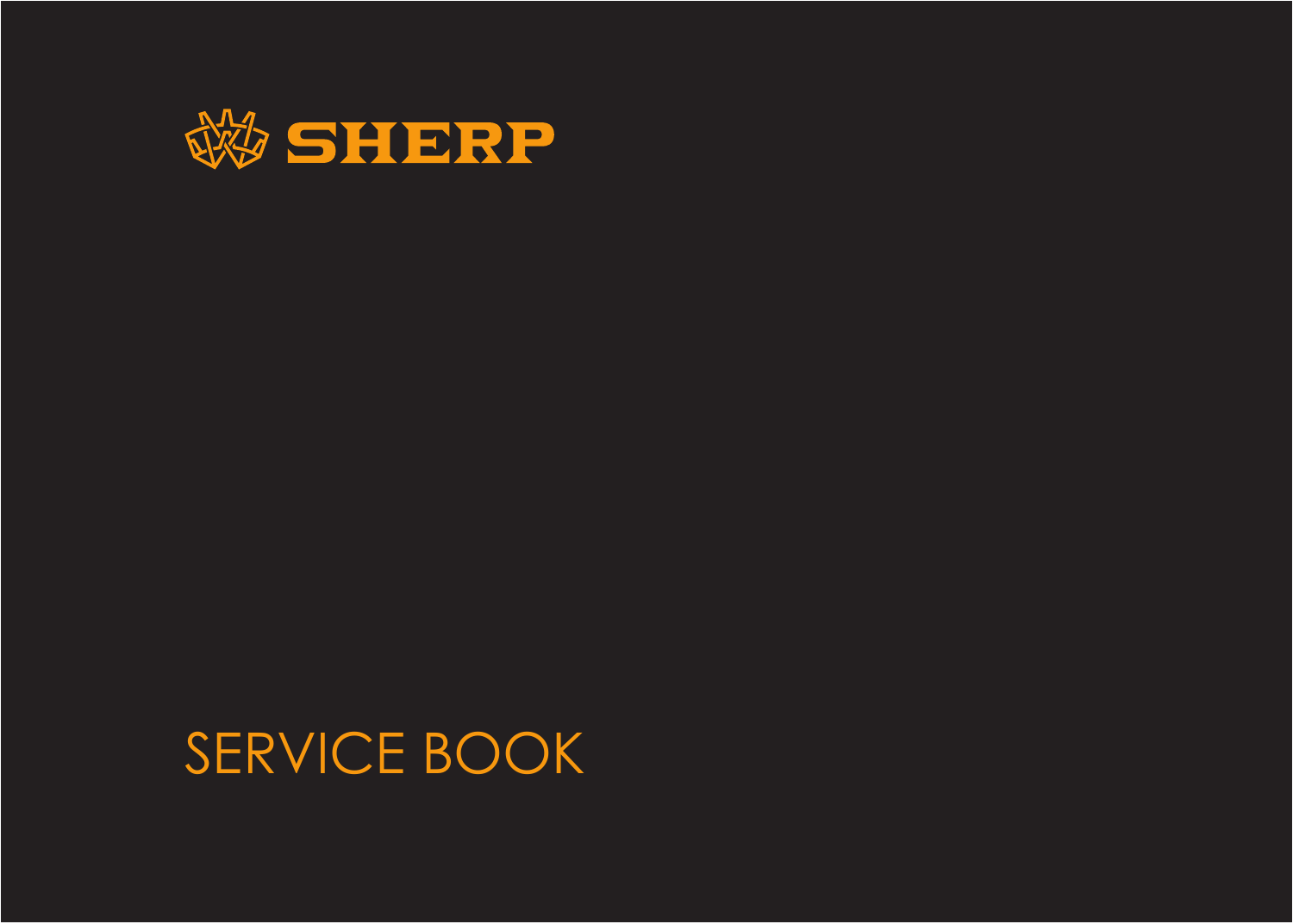# **CONTENT**

## **WARRANTY**

## **MAINTENANCE DATA**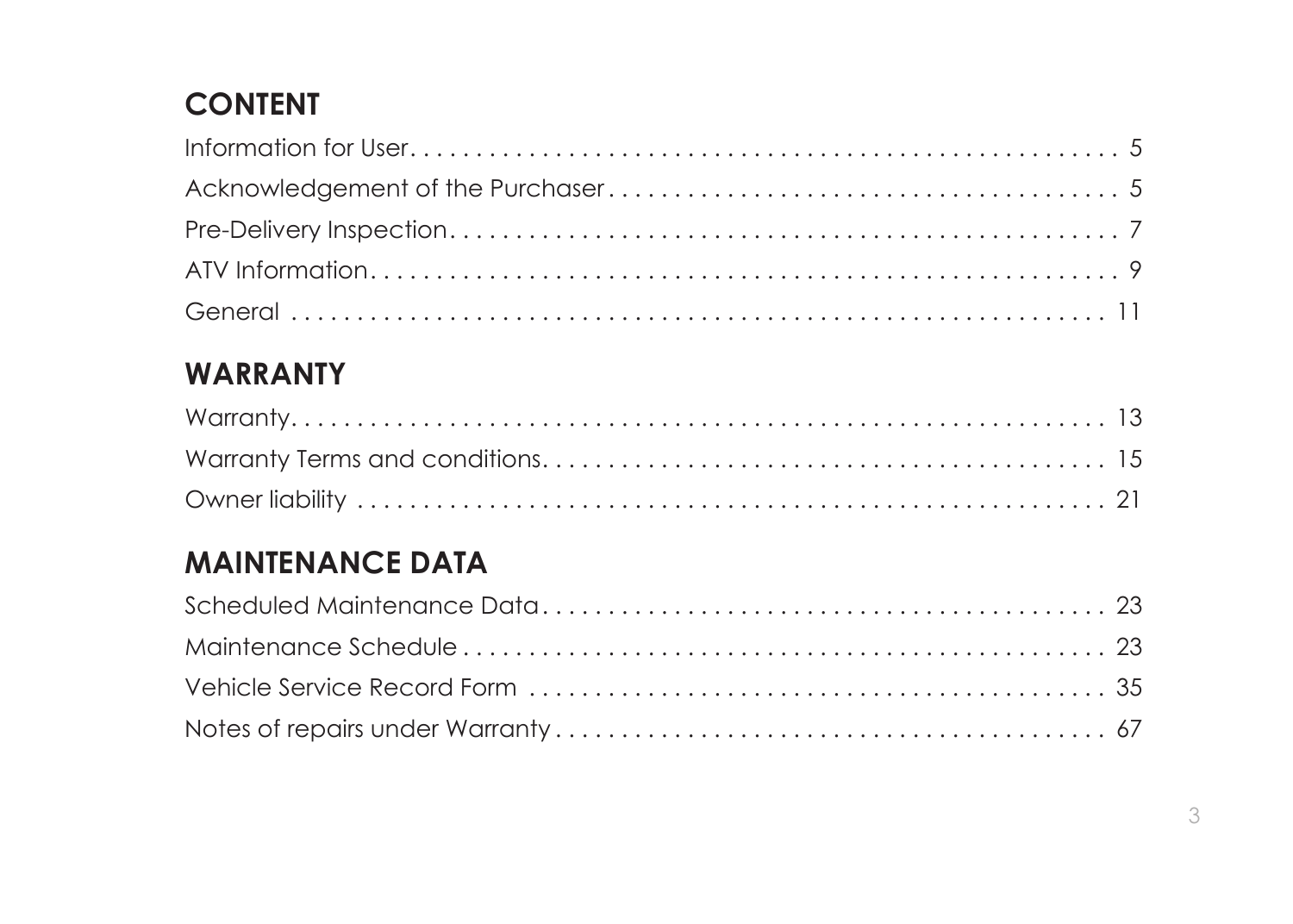### **INFORMATION FOR USER**

For safe and trouble-free operation of the SHERP ATV, please be informed of the warranty terms and maintenance schedule.

Quadro International, LLC. guarantees ATV trouble-free operation within 12 months since the day of sale under the condition that operational hours for the mentioned herein period do not exceed 200h while strict observance of operation, maintenance and storage regulations and procedures, stated in the User Manual.

Maintenance should be carried out by a dealer or by an authorized service center.

Addresses of authorized service centers are provided at our web-side:

www.sherp.ca

**I acknowledge the receipt of the User Manual and the Warranty and Service Book. I confirm that I am informed about terms of the warranty:**

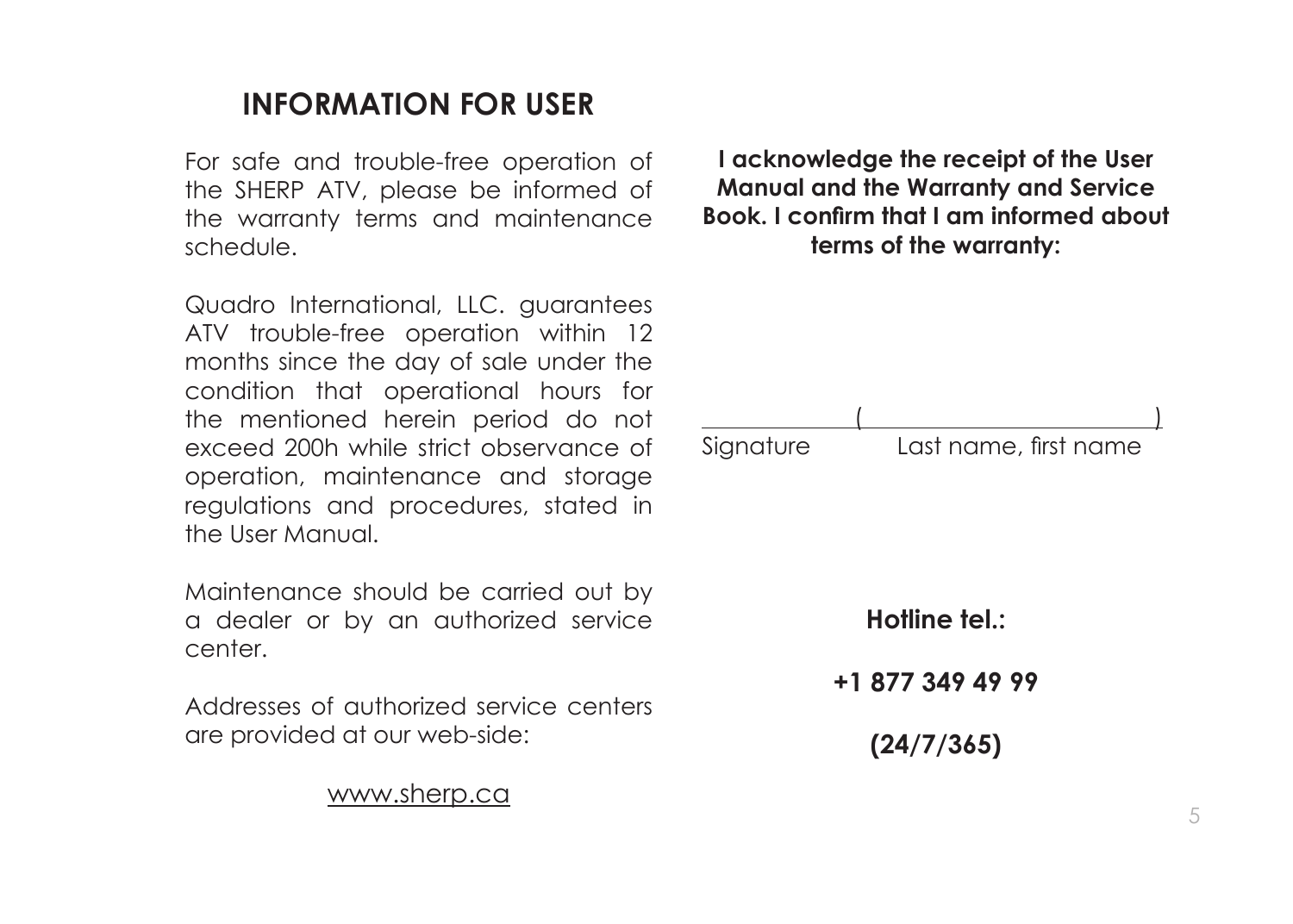#### **ATV DELIVERY TO THE OWNER**

Prior to the ATV delivery to the owner, the vehicle was duly prepared in accordance with the manufacturer's guidelines and reference docs.

Upon a delivery your Seller should give you necessary instructions and explanations, as follows:

- ATV breaking-in test;
- maintenance schedule and explanation of operation in various environmental conditions;
- importance of ATV scheduled maintenance.

#### **PRE-DELIVERY INSPECTION:**

I hereby confirm that the ATV is duly prepared for release to the Seller.

Sherp ATV dealer name:

......................................................................

......................................................................

Signature of the authorized Sherp dealer's representative:

Date: ............................................................

Seal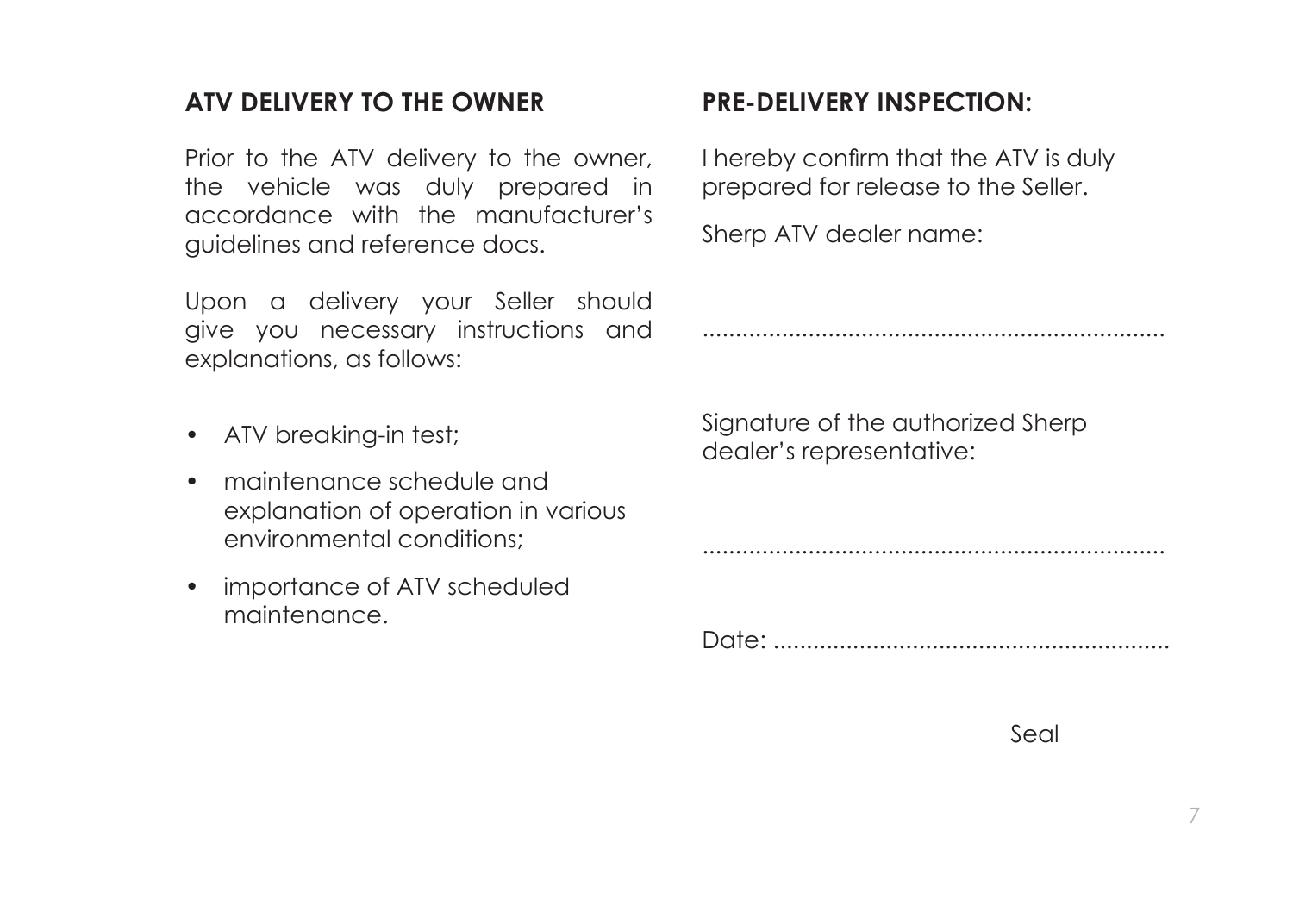| <b>Information of Sherp ATV</b> |  |
|---------------------------------|--|
| Year of manufacture             |  |
| Color of the cab                |  |
| Color of the body               |  |
| Engine number                   |  |
| <b>VIN</b>                      |  |
| Extra equipment                 |  |
| Owner                           |  |
| Name                            |  |
| Address                         |  |
| Contacts                        |  |
| <b>Your Dealer</b>              |  |
| Company name                    |  |
| Address                         |  |
| Contacts (e-mail, tel. No.):    |  |

Manufacturer Seal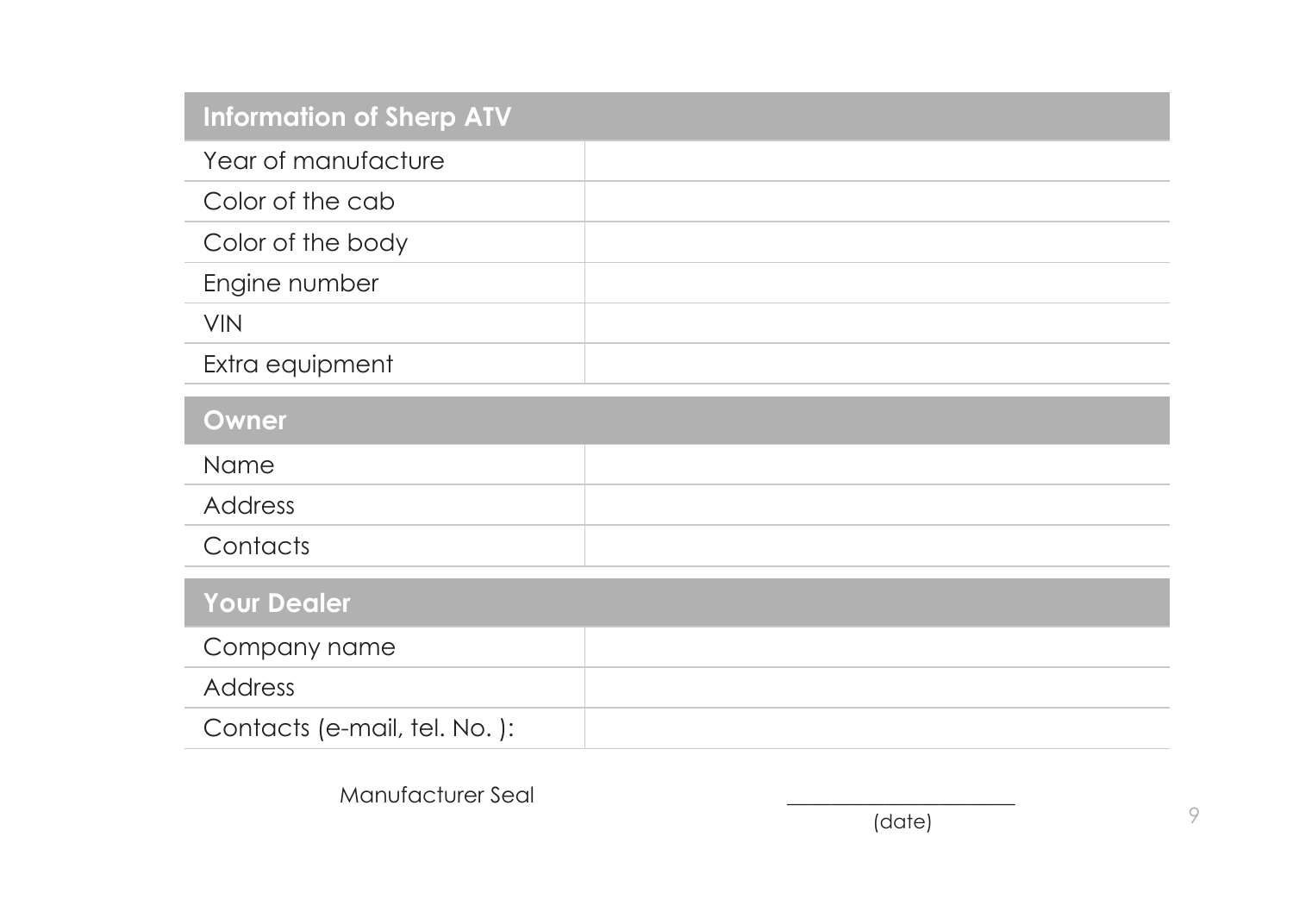#### **GENERAL**

A service center network has been created for the Sherp maintenance and repair.

Maintenance instructions are given below, according to which specified herein works should be carried out in due time.

A diagnostics is performed before every maintenance in order to define the scope of work.

A beginning of a warranty period for your ATV should be written down in the Service book. Maintenance terms herein are estimated for the average operational conditions. If operated in more adverse conditions, the ATV should be maintained more often. Only original spareparts should be used for replacement, the ones that are recommended by the manufacturer, then your ATV will be safe and within warranty coverage.

Terms of maintenance are defined hereunder. Any maintenance completion should be noted herein by a Service Center representative, as a confirmation of carrying out all maintenance procedures duly done in full scope.

If you sell the vehicle, please hand this Service book in to the new owner.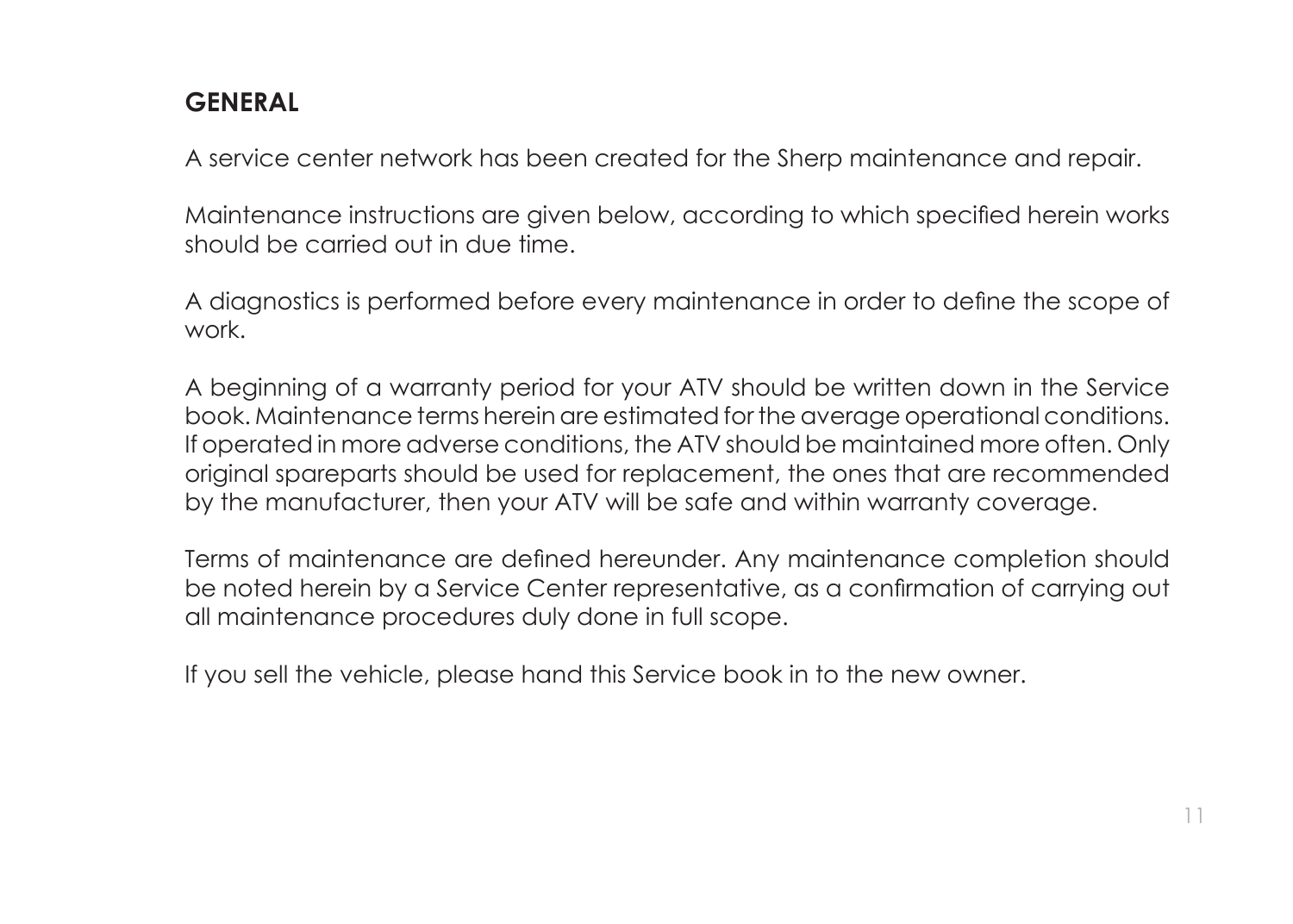#### **WARRANTY:**

Subject to observation of the rules of transportation, storage and operation of the vehicle, the Supplier should provide the ATV manufacturer's warranty to the Buyer. During the warranty period, the Supplier undertakes on its own or by its contractors to carry out a repair or replacement of damaged components and units. ATV warranty procedures are carried out in a service center of an authorized dealer against the service book.

In case of ATV delivery to a service center of an authorized dealer by the Buyer at his own expense, servicing shell be provided under Warranty. The warranty period for all units and parts installed, covers the total Warranty period for the Goods or 90 (ninety) calendar days, whichever is longer. All replaced parts and units are the property of the Supplier and remain at its disposal.

In case of a non-authorized installation of any extra equipment, as well as vehicle servicing outside the authorized dealer network, warranty shall be void against such parts, units and systems.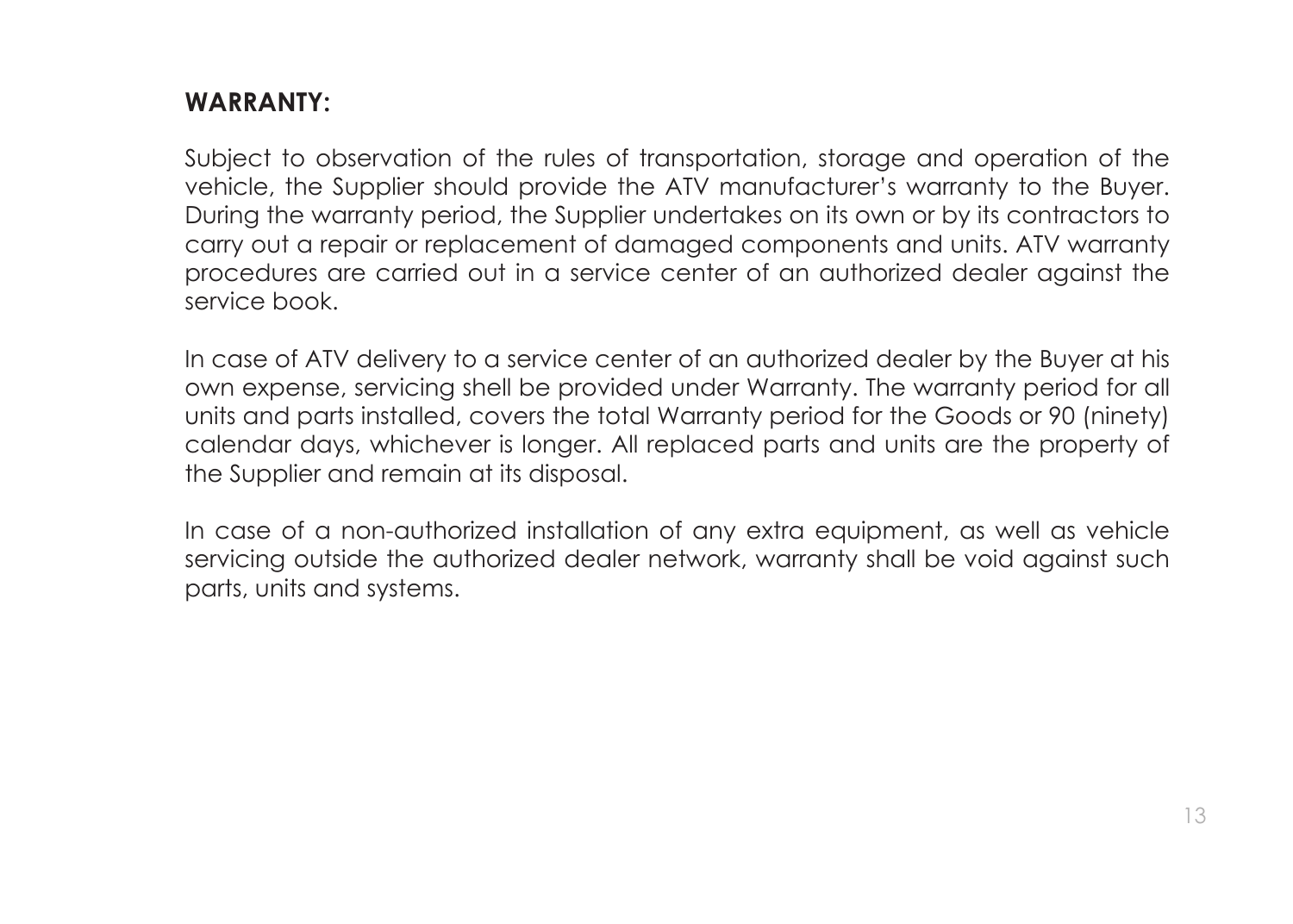#### **TERMS OF WARRANTY:**

- 1. The warranty period shall be calculated since a new SHERP ATV delivery to the owner;
- 2. In case of ownership change, the warranty shall be transferred to a new owner under the notice in written to an authorized dealer or the Manufacturer regarding such change within 30 calendar days from the transfer of ownership;
- 3. Warranty obligations are valid in full in case the SHERP ATV is properly identified with a serial number of the engine and a VIN;
- 4. Only the manufacturer has the right to determine the possibility of warranty liability application under the results of an ATV inspection in an authorized service center;
- 5. A dealer has the right to refuse to any ATV owner in maintenance, if there is no signature of the Service book owner, proving that he is acquainted with warranty terms and provisions, and the rules for ATV storage, maintenance and operation.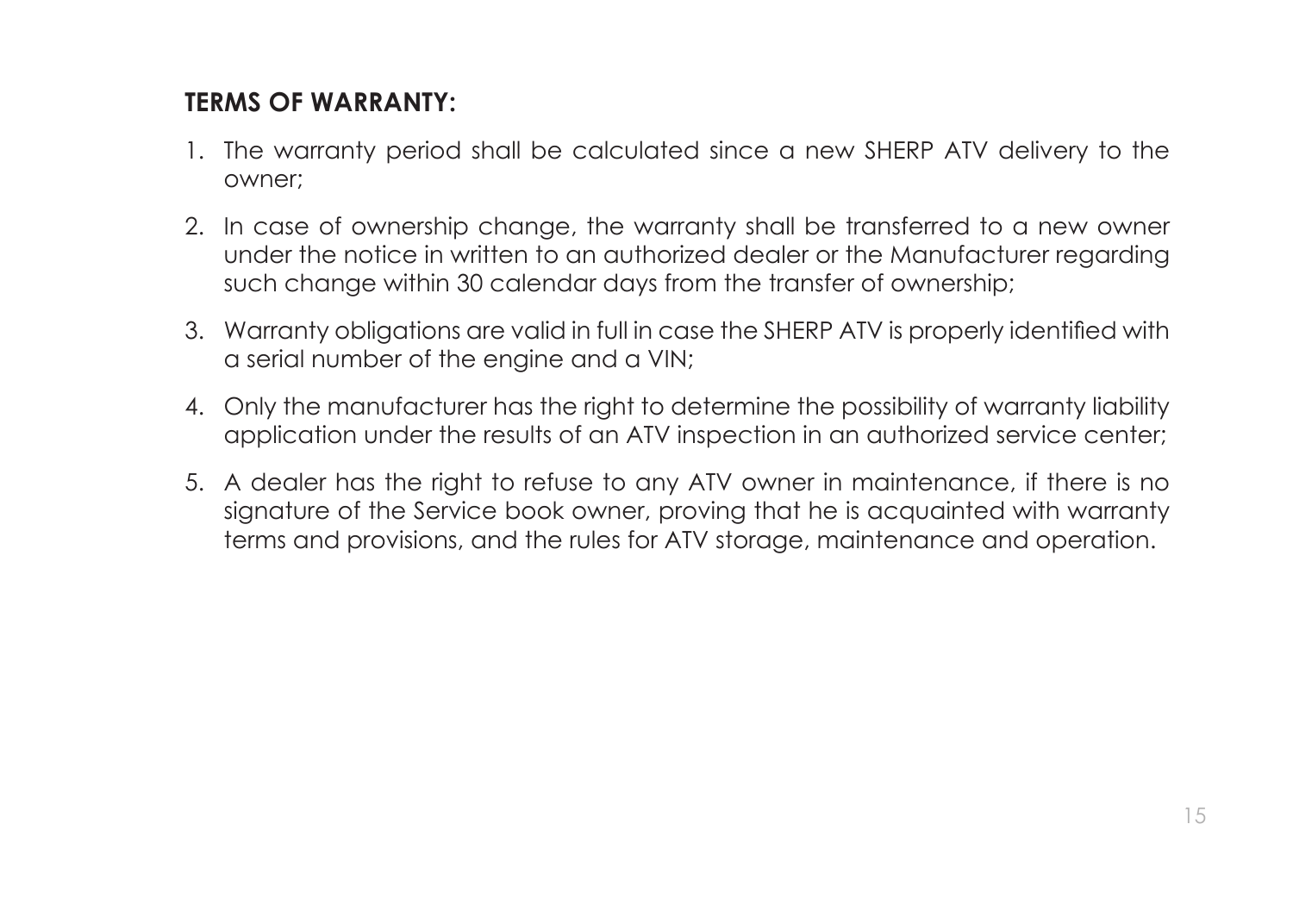#### **THE WARRANTY DOES NOT COVER THE FOLLOWING:**

- 1. Replacement of consumables;
- 2. Extra accessories not supplied by the manufacturer;
- 3. (External or internal) damage caused by any physical impact, cracks, chips, deformation of materials and parts, etc.;
- 4. Scratches, scuffing of surfaces, chips, resulted from operation.
- 5. Damage caused by water, other fluids, substances, or insects ingress to the vehicle.
- 6. Damages caused by fire, natural disasters, road accidents or other force majeure.
- 7. The following parts and units: fuel filter, air filter, oil filter, drive chains, brake pads, tires, drive belt, light indicators, batteries, etc.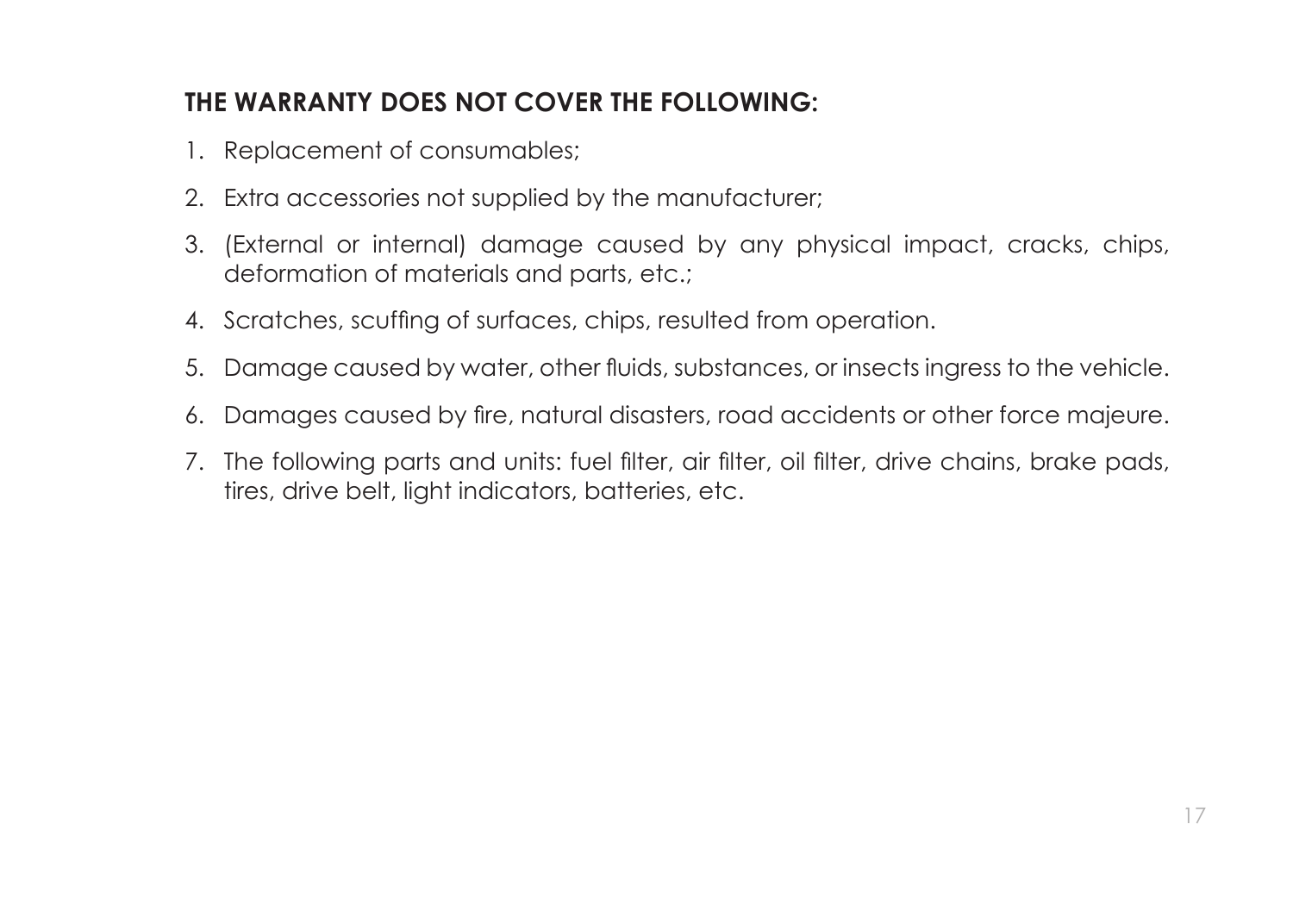#### **REPAIR UNDER WARRANTY SHALL NOT BE CARRIED OUT, IN CASE OF THE FOLLOWING:**

- 1. Non-observance by the Buyer of the Rules for ATV transportation, maintenance and operation specified in the Operation Manual;
- 2. Incorrect operation, theft, accident, fire or flooding of the ATV;
- 3. Application of non-recommended lubrication oils and other consumables. Parts and units replacement for the ones of a non-original manufacturer (except recommended by the manufacturer);
- 4. Application of an improper type or insufficient quantity of fluids and lubricating oils;
- 5. Application of the ATV for purposes other than those specified;
- 6. Any interference, unauthorized opening, attempt of ATV repair or modernization by third parties, or contacting any service centers of an unauthorized dealer during the warranty period;
- 7. Installation of parts and units by any party other than an authorized SHERP dealer;
- 8. Removing or distorting the engine serial number and the VIN.

In the cases listed above, the Buyer shall be forfeited the right for warranty and shall carry out the repair at his own expense.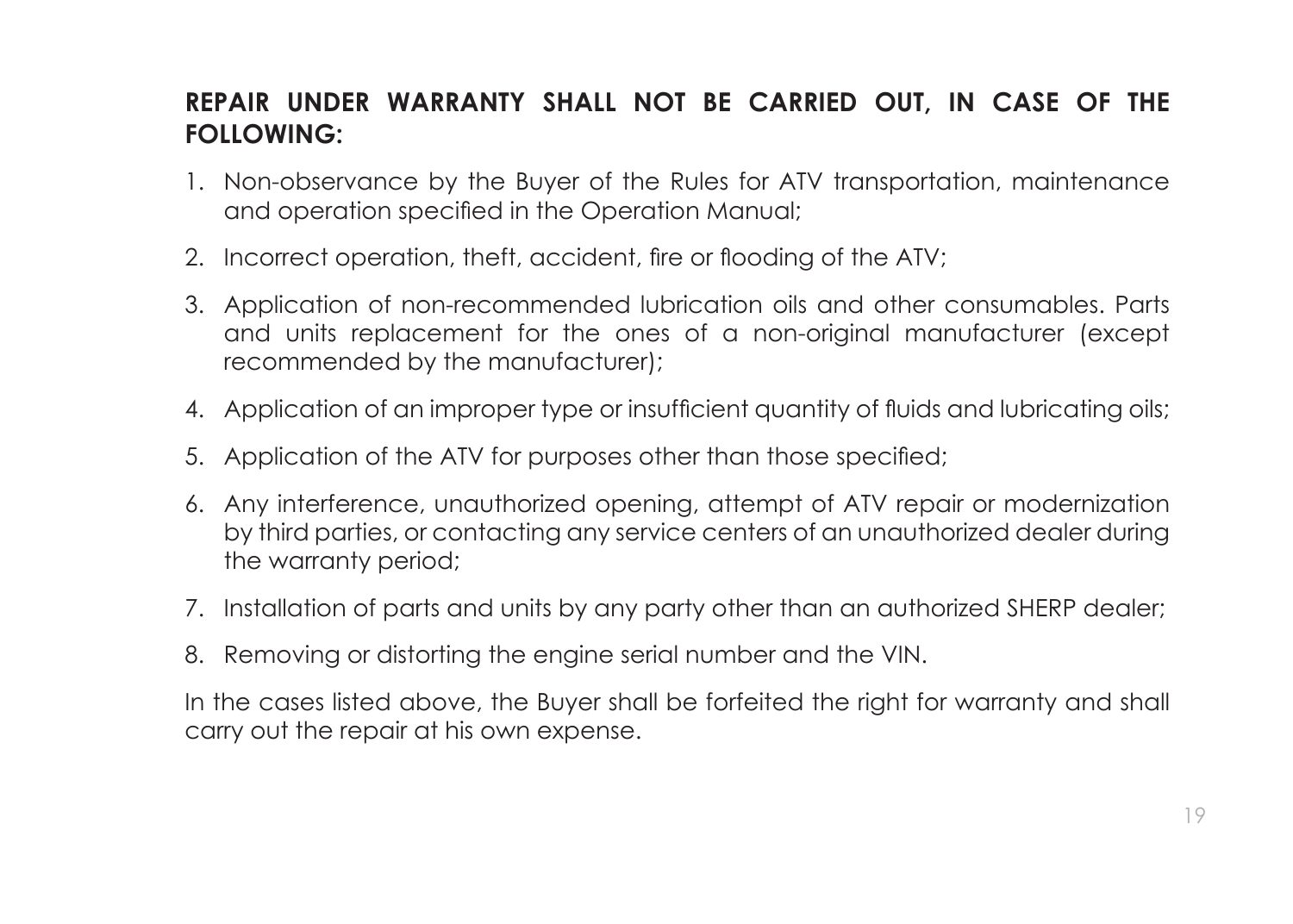#### **LIABILITY OF THE ATV OWNER:**

- 1. For ATV servicing under the warranty hereof, the SHERP owner should inform the authorized service center of the defect within 30 days from the day of its detection. Please, find the address and the location of the nearest authorized service center at www.sherp.ru. The Manufacturer shall solely make all the decisions regarding the warranty.
- 2. The allegedly defective SHERP ATV together with the original of this service book should be taken to an authorized service center, for inspection and works under warranty.
- 3. The owner bears the costs in full for delivery of the ATV/its any part to / from the service center.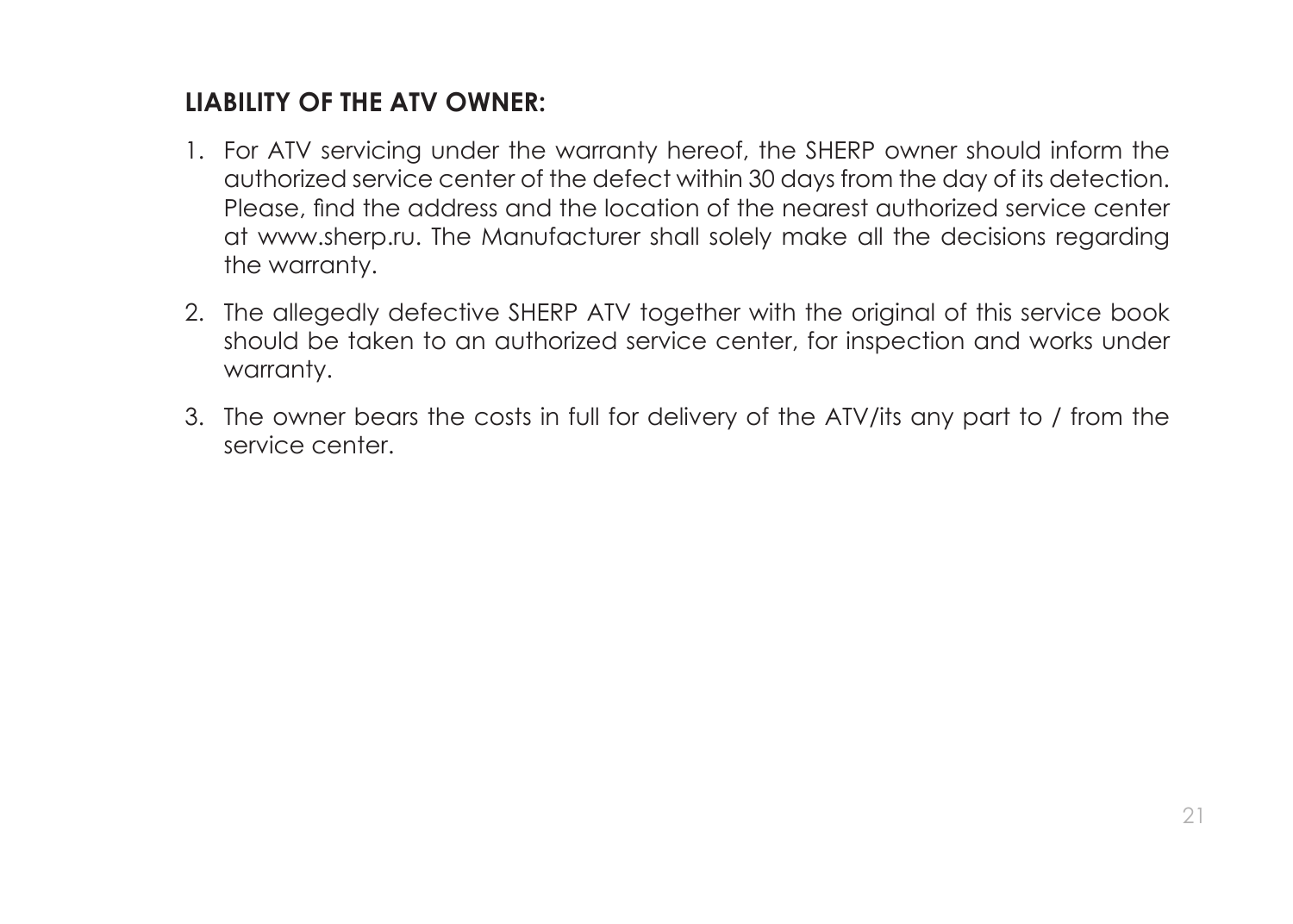#### **INFORMATION ON THE SCHEDULED MAINTENANCE**

The scope of works on SHERP maintenance includes testing, adjusting or replacing parts, aiming to ensure the maximum safe and easy operation. The works cover required procedures, depending on the number of ATV operating hours, and necessary to keep the vehicle perfectly operable. ATV specified life depends on the timely maintenance, specified herein.

A schedule of works performed during a scheduled ATV maintenance is provided below.

Please find below the record forms for scheduled maintenance and inspection of the ATV body surface. These forms should be verified by the signature and seal of the official dealer, and are the evidence of timely ATV maintenance, and should be kept together with receipts, certificates, invoices for repair

### **SCHEDULE OF MAINTENANCE WORKS**

|      | operating hours                                                                   |    |   |  |  |  |                       |  |  |  |
|------|-----------------------------------------------------------------------------------|----|---|--|--|--|-----------------------|--|--|--|
| Pos. | Description                                                                       | .5 |   |  |  |  | 10 50 100 200 400 800 |  |  |  |
|      | Check the chain tension and lubricate the steering<br>assembly chain <sup>1</sup> |    |   |  |  |  |                       |  |  |  |
|      | Check engine oil level and top up if necessary                                    |    | ÷ |  |  |  |                       |  |  |  |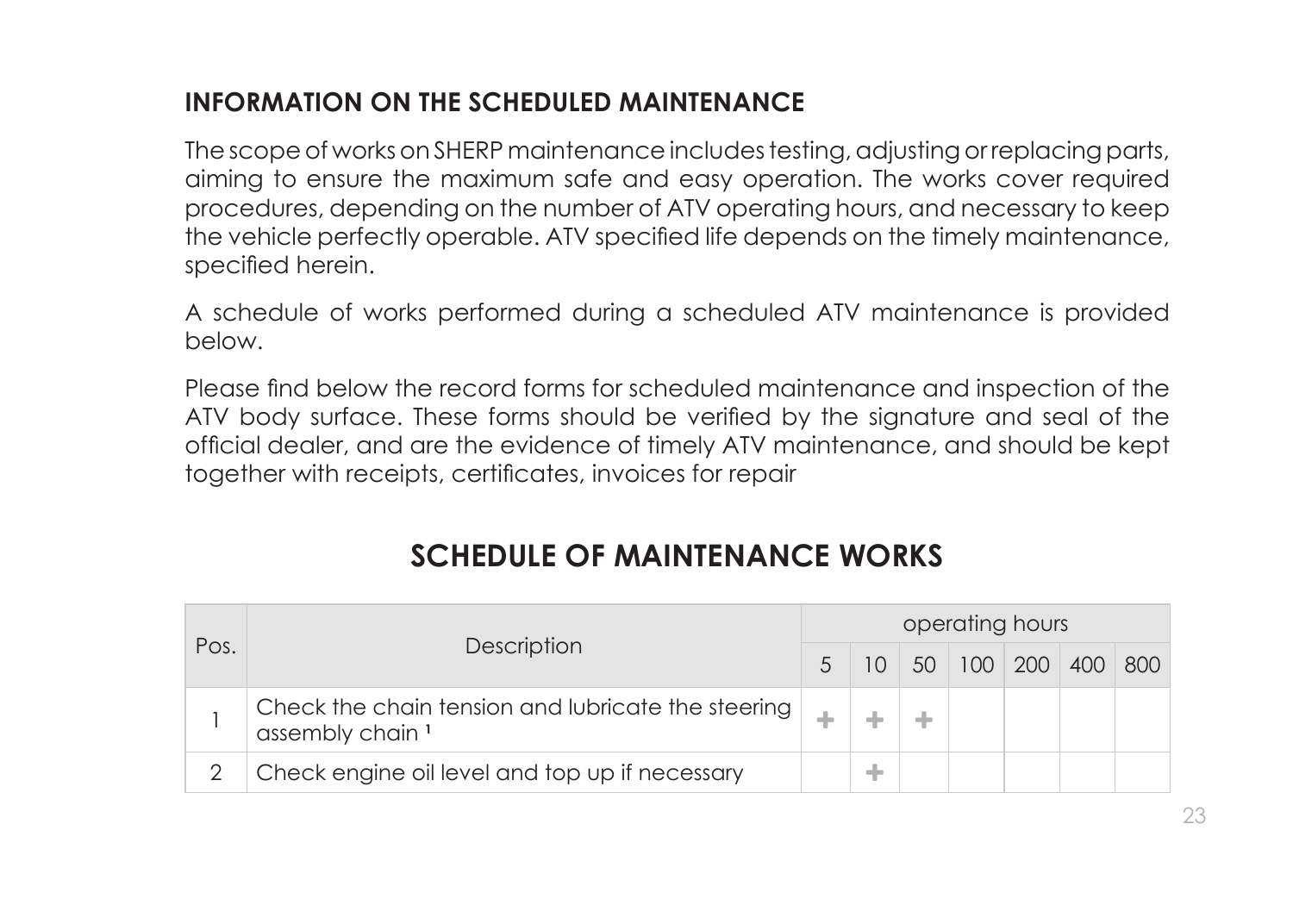|                 |                                                                                                                                                     | operating hours |    |    |  |                     |     |     |
|-----------------|-----------------------------------------------------------------------------------------------------------------------------------------------------|-----------------|----|----|--|---------------------|-----|-----|
| Pos.            | Description                                                                                                                                         |                 | 10 | 50 |  | $100 \mid 200 \mid$ | 400 | 800 |
| 3               | Check the coolant level and top up if necessary<br>(when engine is cold)                                                                            |                 | ÷  |    |  |                     |     |     |
| 4               | Remove debris (leaves, needles, etc.) from the<br>radiator grille, the air inlet grille and from the<br>engine compartment                          |                 | ÷  |    |  |                     |     |     |
| 5               | Check the condition of tires and pressure in them<br>(depending on the estimated operating)                                                         |                 | ÷  |    |  |                     |     |     |
| 6               | Check the tightening torques of the threaded<br>joints of the wheels to the hubs <sup>2</sup>                                                       |                 | ÷  | ÷  |  |                     |     |     |
| 7               | Check the tension and lubrication of the steering<br>unit chain and chains of driving wheels actuator. If<br>necessary, tighten and lubricate them. |                 | ÷  |    |  |                     |     |     |
| 8               | Check sensors and light indicators                                                                                                                  |                 | ÷  |    |  |                     |     |     |
| 9               | Check and ensure that there are no damaged<br>warning labels. Replace worn or damaged                                                               |                 | ÷  |    |  |                     |     |     |
| 10 <sup>°</sup> | Check the condition of the seat belts                                                                                                               |                 | ÷  |    |  |                     |     |     |
| 11              | Check the operation of the main brake system,<br>parking brake, engine and transmission.                                                            |                 | ÷  |    |  |                     |     |     |
| 12              | Check the operation of the main brake system,<br>parking brake, engine and transmission.                                                            |                 |    | ÷  |  |                     |     |     |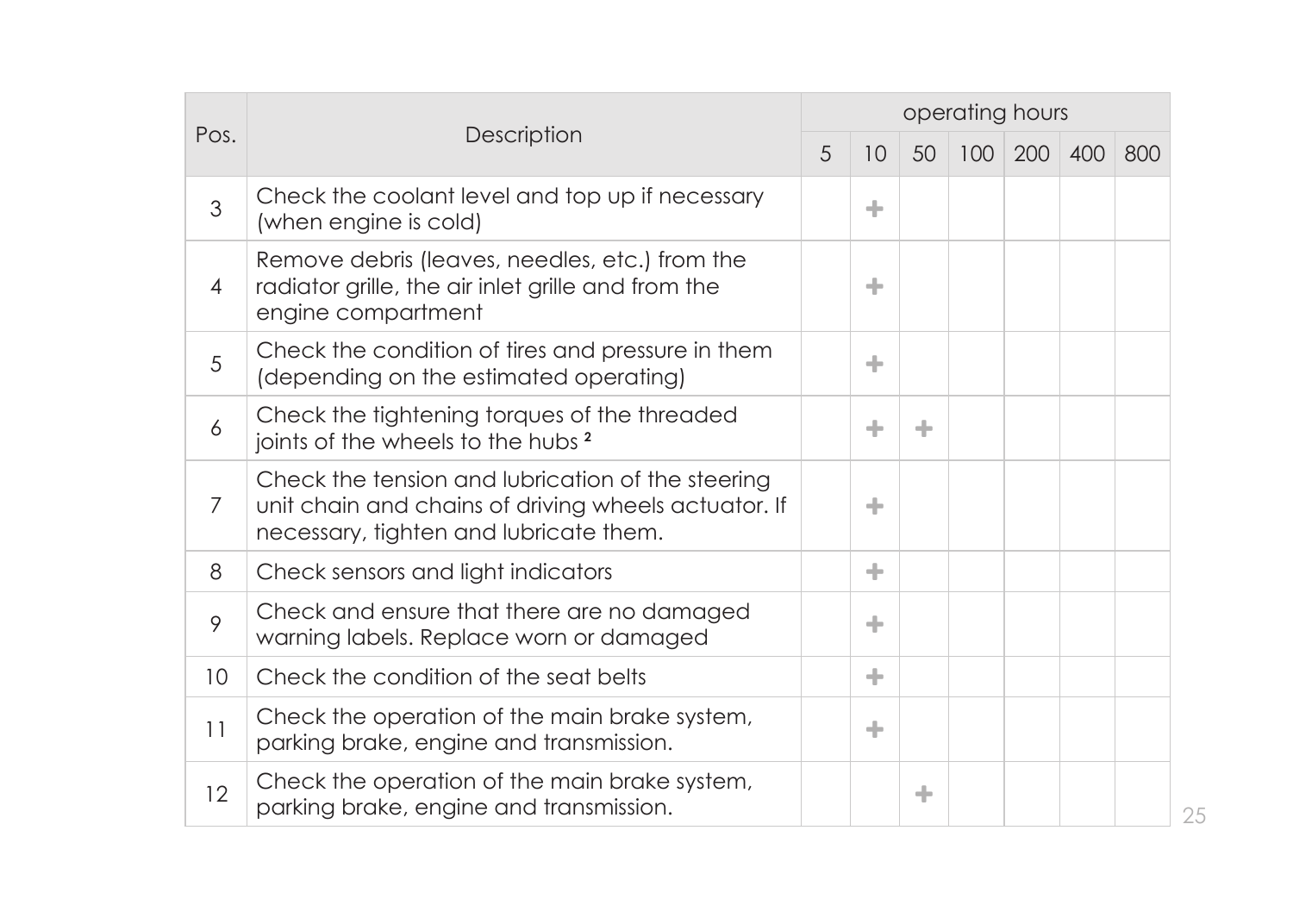|      |                                                                                                                | operating hours |                 |    |   |   |             |     |
|------|----------------------------------------------------------------------------------------------------------------|-----------------|-----------------|----|---|---|-------------|-----|
| Pos. | Description                                                                                                    | $\overline{5}$  | 10 <sup>°</sup> | 50 |   |   | 100 200 400 | 800 |
| 13   | Check the oil level in the hydraulic reservoir of the<br>steering unit. If necessary, top up                   |                 |                 | ÷  |   |   |             |     |
| 14   | Change engine oil <sup>3</sup>                                                                                 |                 |                 | ÷  | ÷ |   |             |     |
| 15   | Replace the filter element of the oil filter in the<br>engine lubrication system <sup>4</sup>                  |                 |                 | ÷  | ÷ |   |             |     |
| 16   | Check fuel lines and clamps. If necessary, replace<br>the damaged ones                                         |                 |                 | ÷  |   |   |             |     |
| 17   | Check the pipes, their clamps and the exhaust gas<br>changeover valve in the tire inflation system             |                 |                 | ÷  |   |   |             |     |
| 18   | Check the bolt tightening and, if necessary,<br>tighten them                                                   |                 |                 | ÷  |   |   |             |     |
| 19   | Check / adjust the tension of the fan drive belt                                                               |                 |                 |    | ÷ |   |             |     |
| 20   | Check the wires and terminals of the batteries.<br>Lubricate the terminals                                     |                 |                 |    | ÷ |   |             |     |
| 21   | Lubricate a universal-joint bearing                                                                            |                 |                 |    |   | ÷ |             |     |
| 22   | Check if the radiator, reservoir tank and other<br>cooling system connections are properly secure<br>and tight |                 |                 |    |   | ÷ |             |     |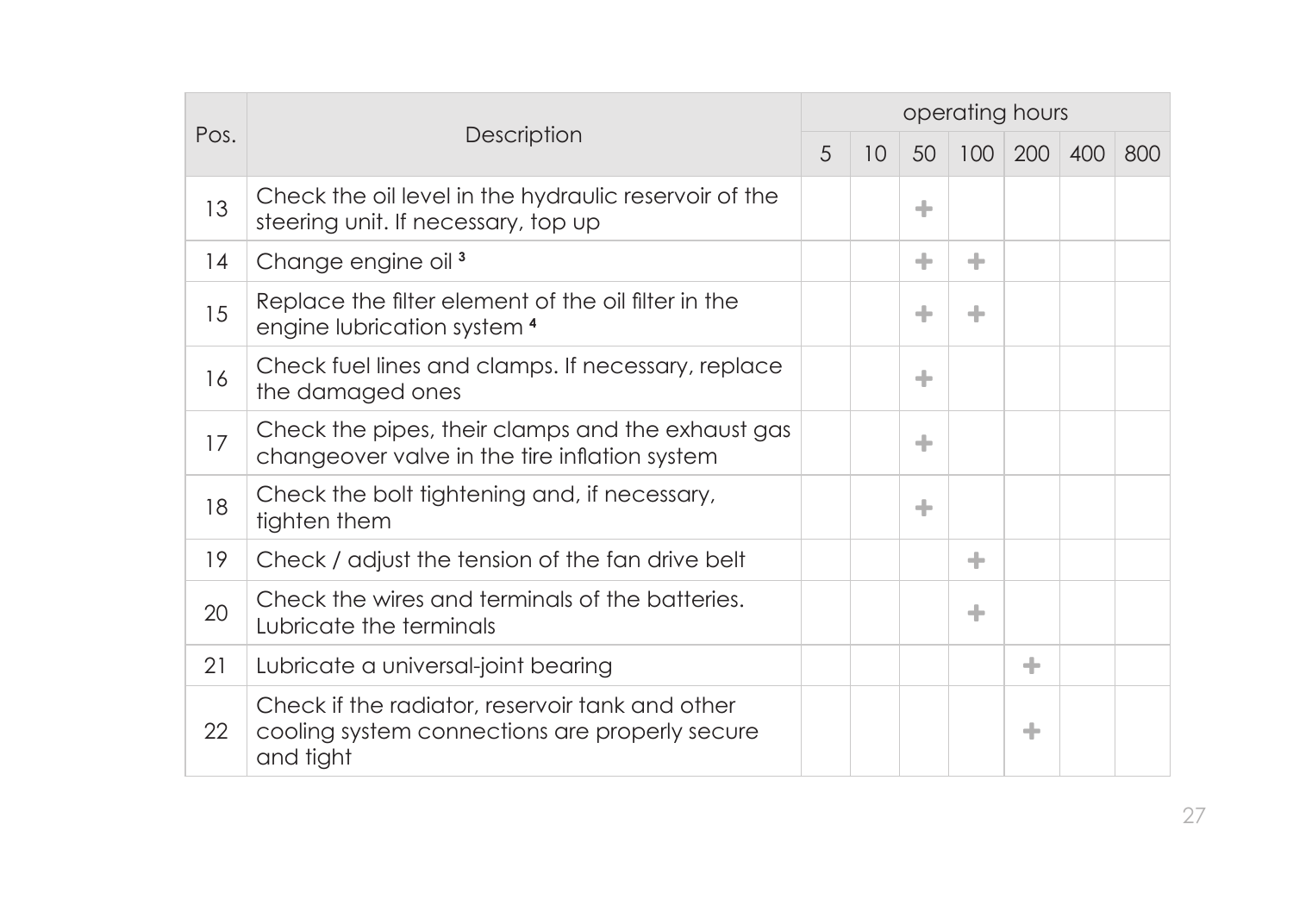|    | Pos.<br>Description                                                                                                                               |  | operating hours |    |  |             |   |     |  |  |  |  |
|----|---------------------------------------------------------------------------------------------------------------------------------------------------|--|-----------------|----|--|-------------|---|-----|--|--|--|--|
|    |                                                                                                                                                   |  | 10 <sup>°</sup> | 50 |  | 100 200 400 |   | 800 |  |  |  |  |
| 23 | Check / adjust the clutch pedal travel                                                                                                            |  |                 |    |  | ÷           |   |     |  |  |  |  |
| 24 | Replace the air filter element of the engine system                                                                                               |  |                 |    |  | ÷           |   |     |  |  |  |  |
| 25 | Adjust the control of the main brake system and<br>steering unit. Lubricate the rotating and moving<br>surfaces. If necessary, replace brake pads |  |                 |    |  | ÷           |   |     |  |  |  |  |
| 26 | Adjust the parking brake control                                                                                                                  |  |                 |    |  | ÷           |   |     |  |  |  |  |
| 27 | Replace the fuel filter element of the secondary<br>fuel filter and the primary filter                                                            |  |                 |    |  |             | ÷ |     |  |  |  |  |
| 28 | Remove fuel sediment                                                                                                                              |  |                 |    |  |             | ÷ |     |  |  |  |  |
| 29 | Replace the fan motor belt                                                                                                                        |  |                 |    |  |             | ÷ |     |  |  |  |  |
| 30 | Clean the outer surface of the radiator. Make sure<br>that the radiator is securely attached                                                      |  |                 |    |  |             | ÷ |     |  |  |  |  |
| 31 | Replace the oil and filter in the steering<br>control hydraulic system <sup>5</sup>                                                               |  |                 |    |  |             | ÷ | ÷   |  |  |  |  |
| 32 | Check the expansion clearance of the engine<br>valve actuator                                                                                     |  |                 |    |  |             |   | ÷   |  |  |  |  |
| 33 | Replace the oil in the gear box                                                                                                                   |  |                 |    |  |             |   | ÷   |  |  |  |  |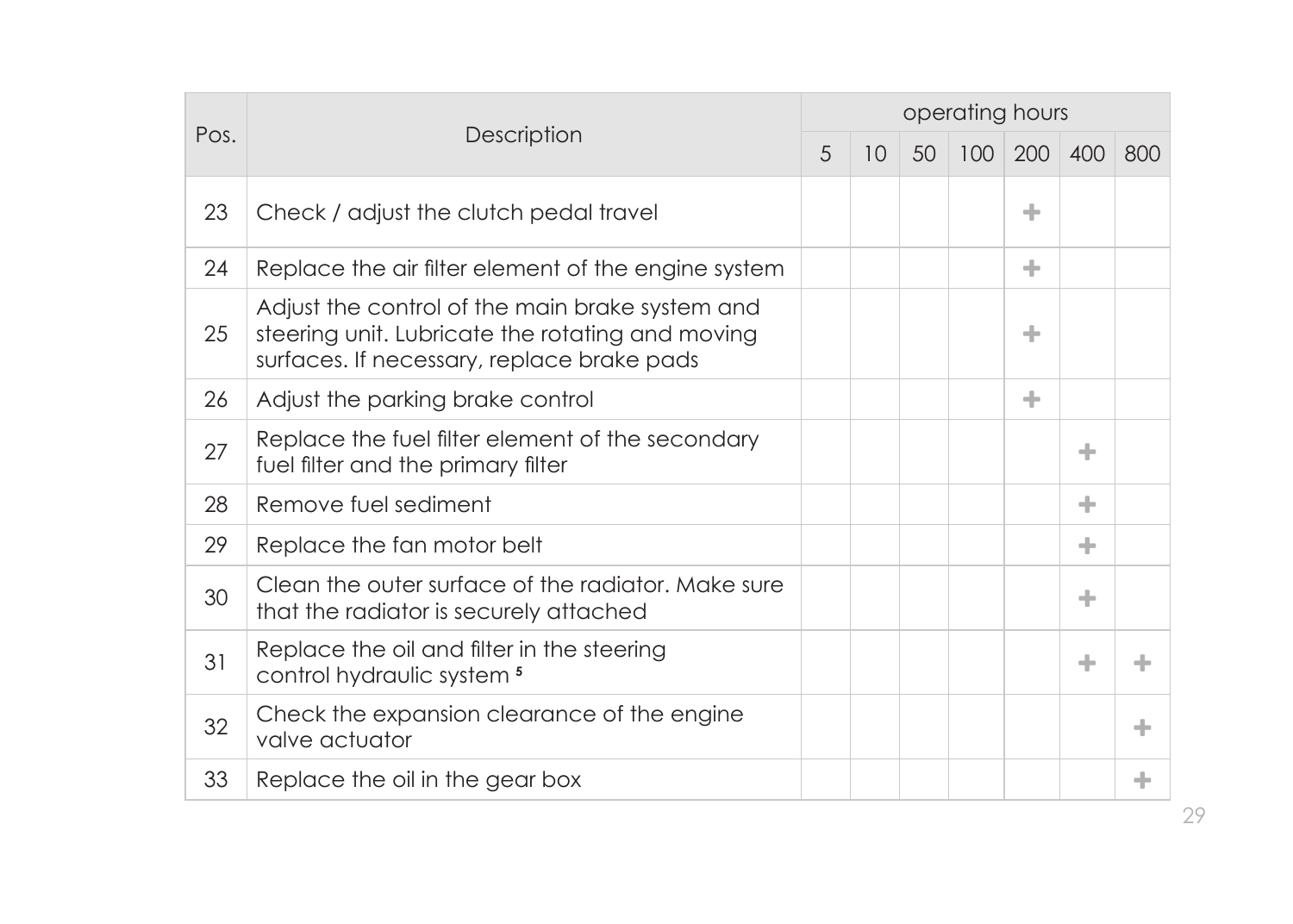|      |                                                                              |                 | operating hours |    |  |             |  |     |  |
|------|------------------------------------------------------------------------------|-----------------|-----------------|----|--|-------------|--|-----|--|
| Pos. | Description                                                                  | 5               | 10 <sup>°</sup> | 50 |  | 100 200 400 |  | 800 |  |
| 34   | Lubricate spline joints, needle bearings and clutch<br>release bearing       |                 |                 |    |  |             |  | ÷   |  |
| 35   | Check / tighten the ATV external threaded<br>connections                     |                 |                 |    |  | ÷.          |  |     |  |
| 36   | Replace Exhaust System                                                       |                 |                 |    |  | ÷           |  |     |  |
| 37   | Check wiring for defects and loose connections                               | Annually        |                 |    |  |             |  |     |  |
| 38   | Replace the coolant in the engine cooling system                             | Every two years |                 |    |  |             |  |     |  |
| 39   | Replace the brake fluid in the braking system and<br>clutch hydraulic system |                 |                 |    |  |             |  |     |  |
| 40   | Replace the branch pipes, hoses and clamps of<br>the engine cooling system   |                 |                 |    |  |             |  |     |  |
| 41   | Replace the fuel lines and clamps                                            |                 |                 |    |  |             |  |     |  |
| 42   | Replace the fuel lines and clamps of tire inflating<br>system every 2 years  |                 |                 |    |  |             |  |     |  |
| 43   | Check / replace batteries                                                    |                 |                 |    |  |             |  |     |  |

**<sup>1</sup>** Lubricate the chain every 5 operating hours when in operation, and prior to the movement once a day. Check the chain tension after driving the vehicle for 10 operating hours for the first time, and then repeat the procedure every 50 operating hours.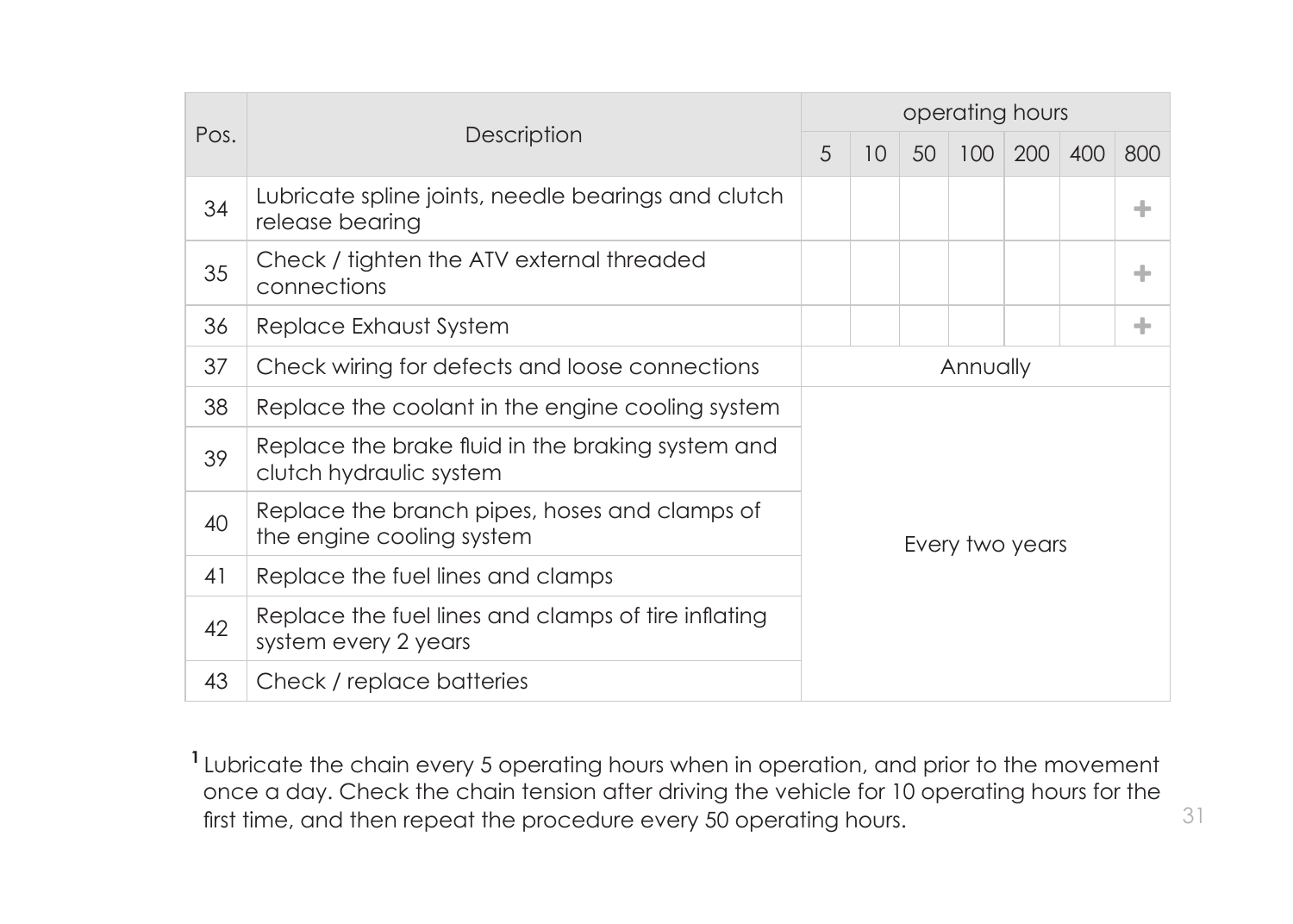- <sup>2</sup> The procedure should be carried out for the first time in 8 to 10 operating hours and then every 50 operating hours.
- **<sup>3</sup>** The procedure should be carried out for the first time in 50 operating hours and then every 100 operating hours.
- **<sup>4</sup>** The procedure should be carried out for the first time in 50 operating hours and then every 100 operating hours.
- **<sup>5</sup>** The first replacement is carried out in 400 operating hours. Then the replacement should be carried out every 800 operating hours.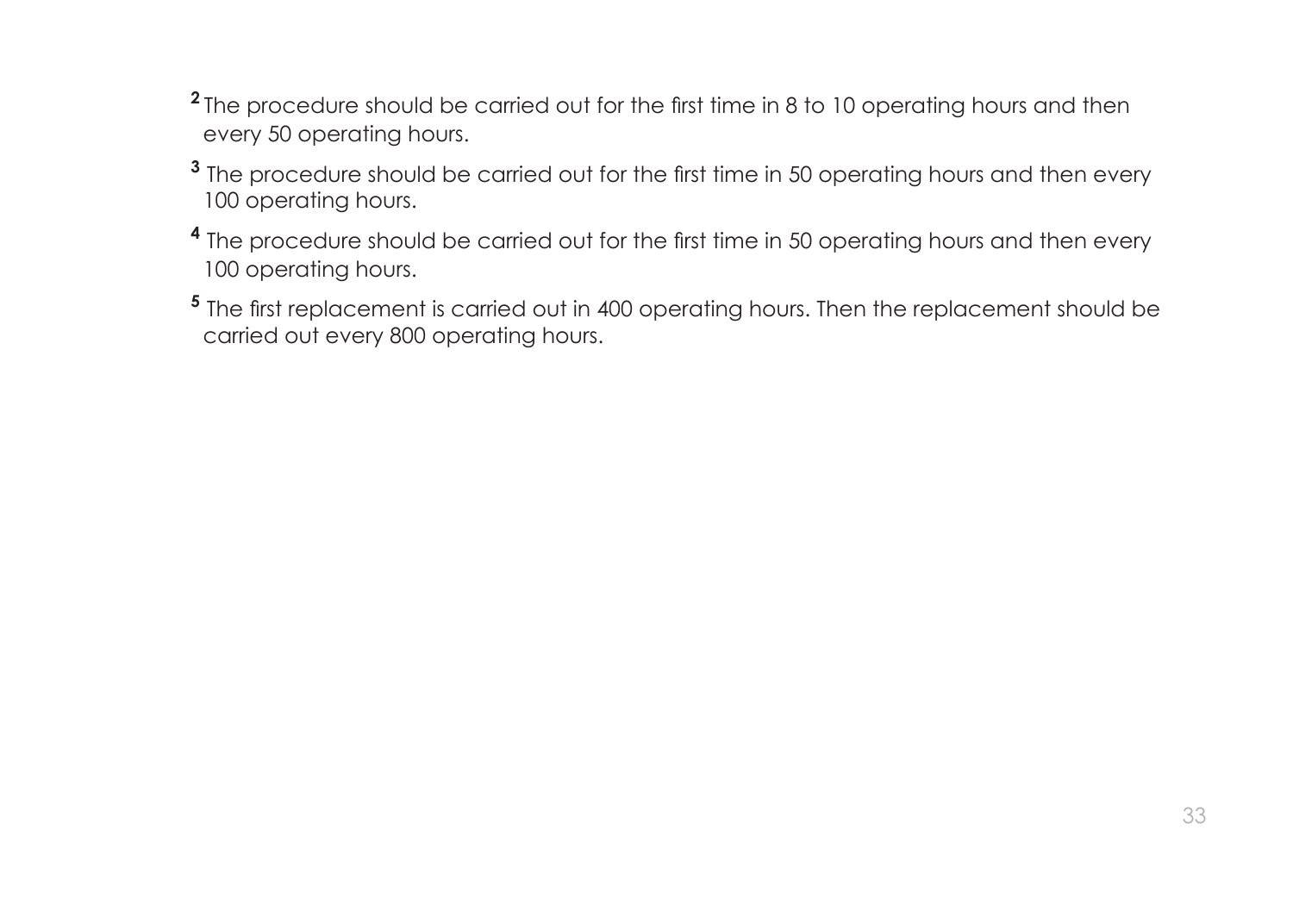|                          | <b>ATV Body Condition</b> |
|--------------------------|---------------------------|
|                          |                           |
|                          | Body damage __ Yes __ No  |
| Dealer's Recommendations |                           |
|                          |                           |
|                          |                           |
|                          |                           |
|                          |                           |
|                          |                           |
|                          |                           |
|                          |                           |
|                          | Extra works               |
|                          |                           |
|                          |                           |
|                          |                           |
|                          |                           |
| Signed by                | Stamp                     |
| Responsible person       | Service Center<br>35      |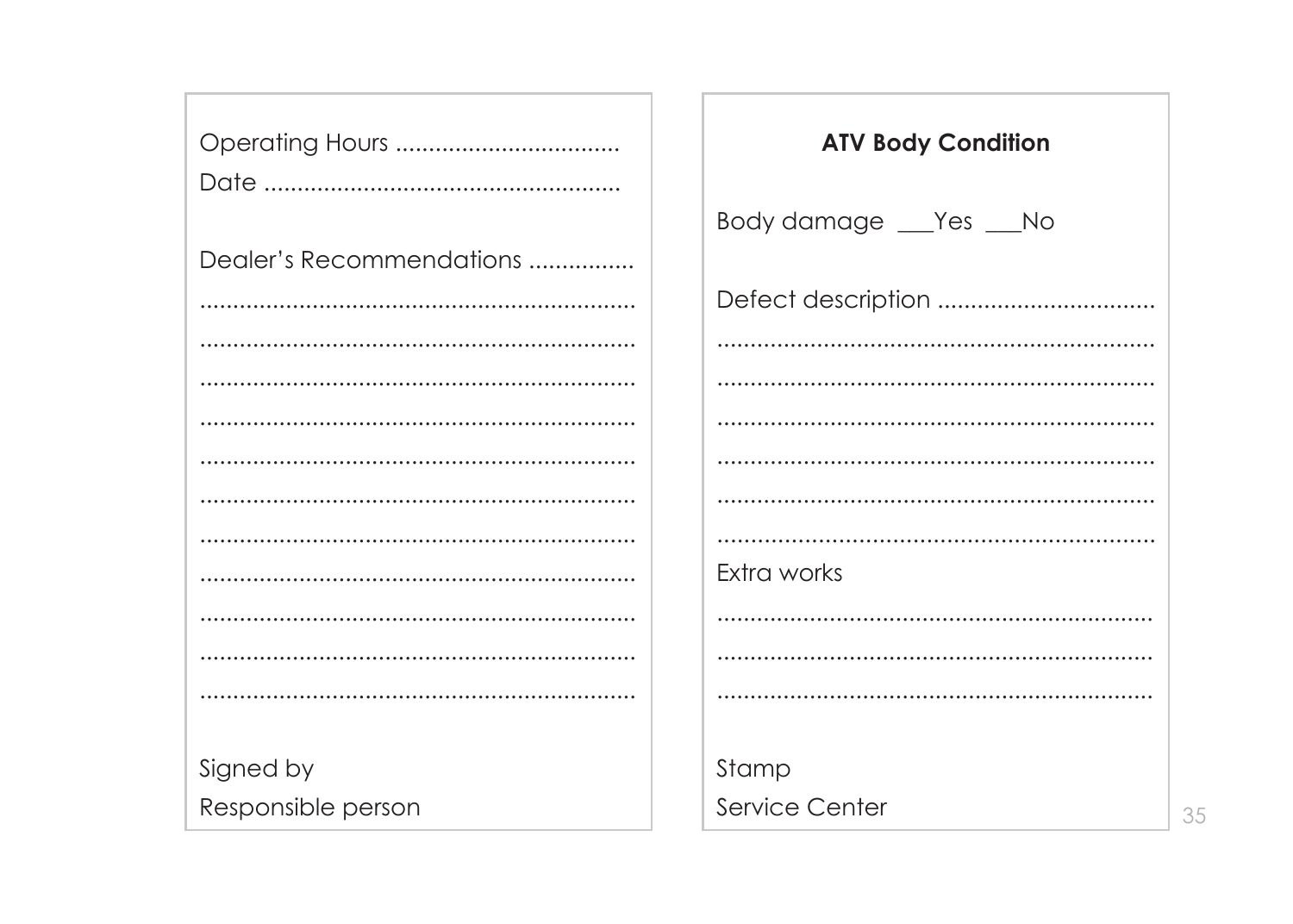|                          | <b>ATV Body Condition</b> |
|--------------------------|---------------------------|
|                          |                           |
| Dealer's Recommendations | Body damage __ Yes __ No  |
|                          |                           |
|                          |                           |
|                          |                           |
|                          |                           |
|                          |                           |
|                          |                           |
|                          | Extra works               |
|                          |                           |
|                          |                           |
|                          |                           |
| Signed by                | Stamp                     |
| Responsible person       | Service Center            |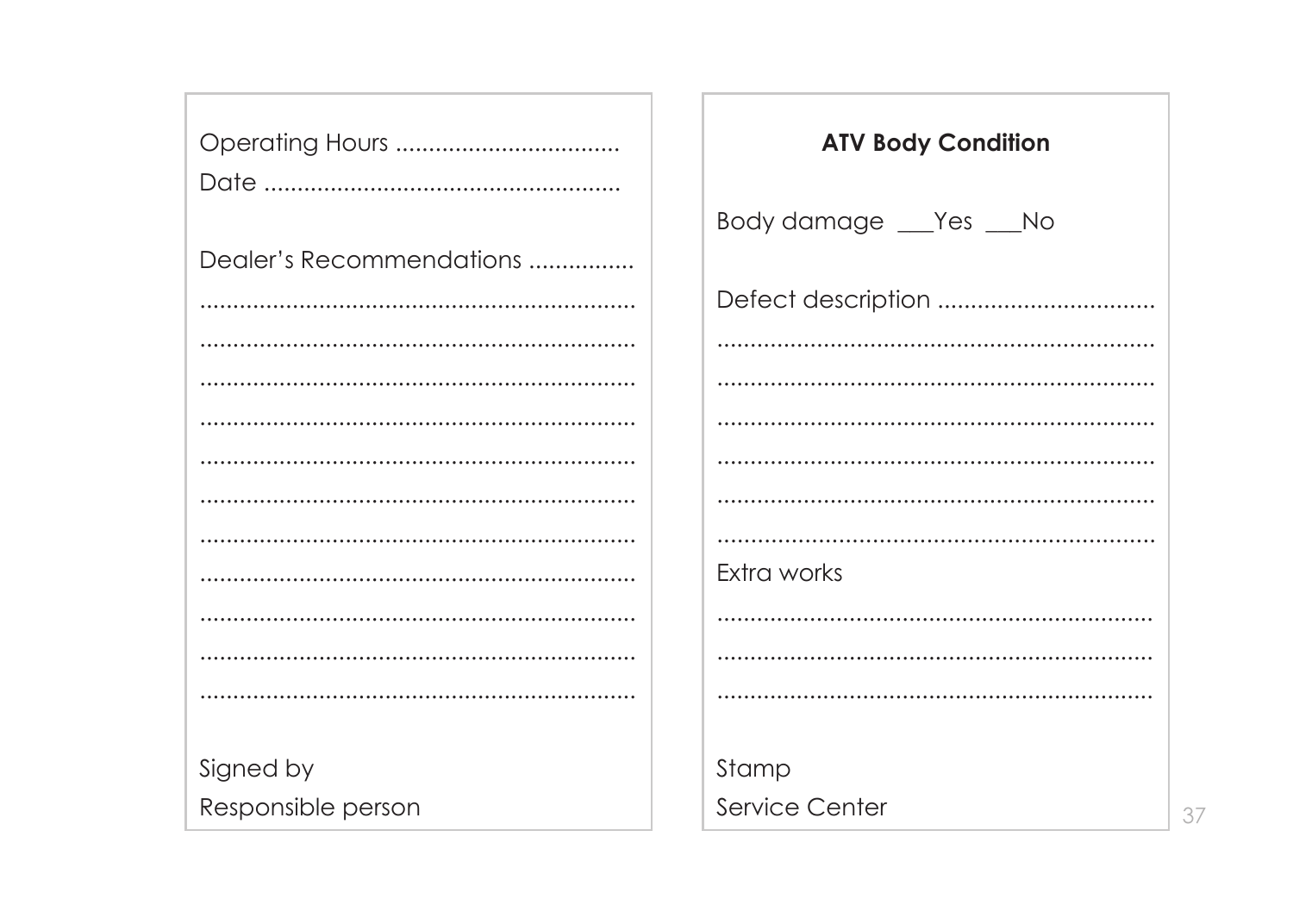|                          | <b>ATV Body Condition</b> |
|--------------------------|---------------------------|
|                          |                           |
| Dealer's Recommendations | Body damage __ Yes __ No  |
|                          |                           |
|                          |                           |
|                          |                           |
|                          |                           |
|                          |                           |
|                          |                           |
|                          |                           |
|                          | Extra works               |
|                          |                           |
|                          |                           |
|                          |                           |
| Signed by                | Stamp                     |
| Responsible person       | Service Center<br>39      |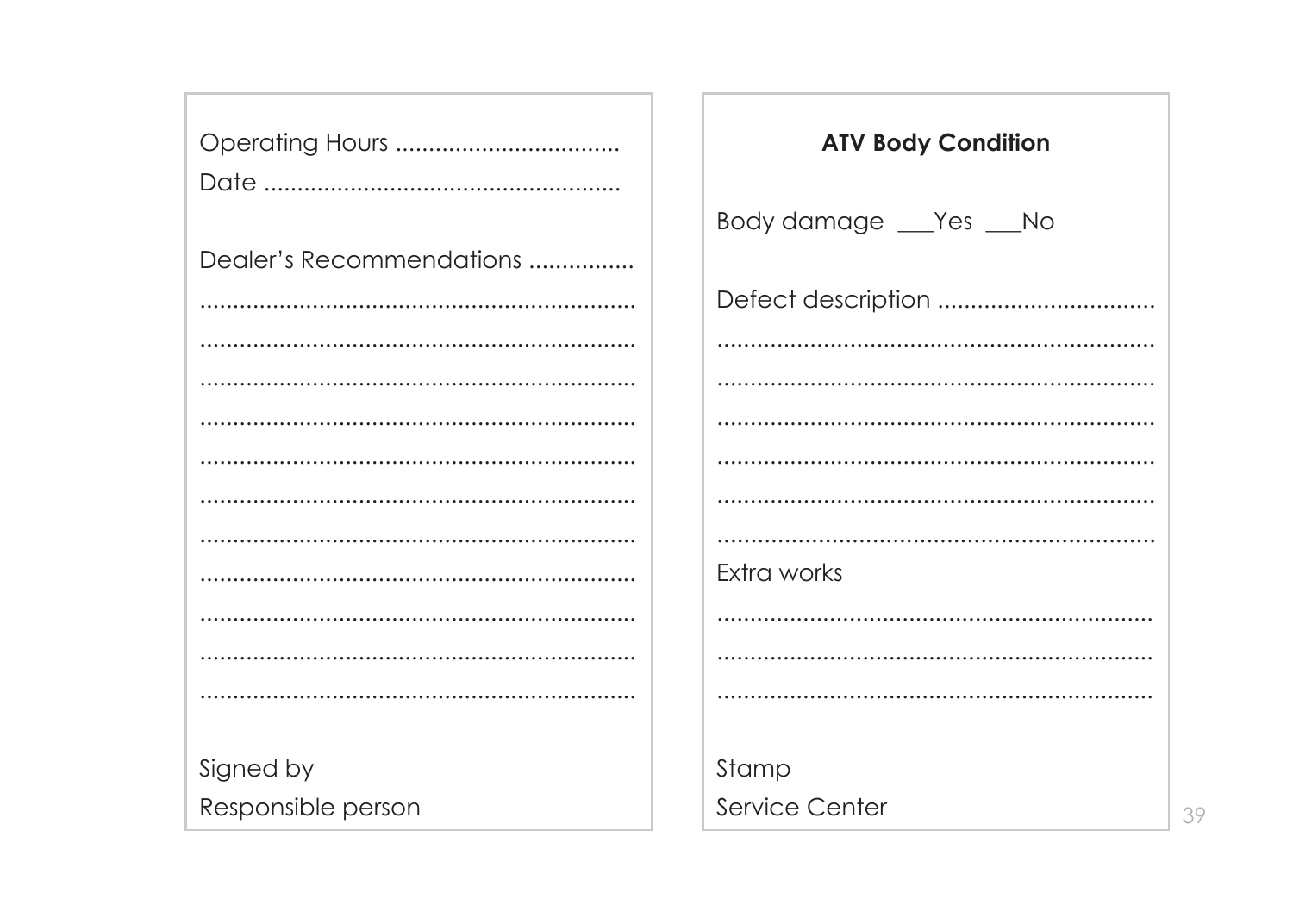|                          | <b>ATV Body Condition</b> |
|--------------------------|---------------------------|
|                          |                           |
|                          | Body damage __ Yes __ No  |
| Dealer's Recommendations |                           |
|                          |                           |
|                          |                           |
|                          |                           |
|                          |                           |
|                          |                           |
|                          |                           |
|                          |                           |
|                          | Extra works               |
|                          |                           |
|                          |                           |
|                          |                           |
|                          |                           |
| Signed by                | Stamp                     |
| Responsible person       | Service Center            |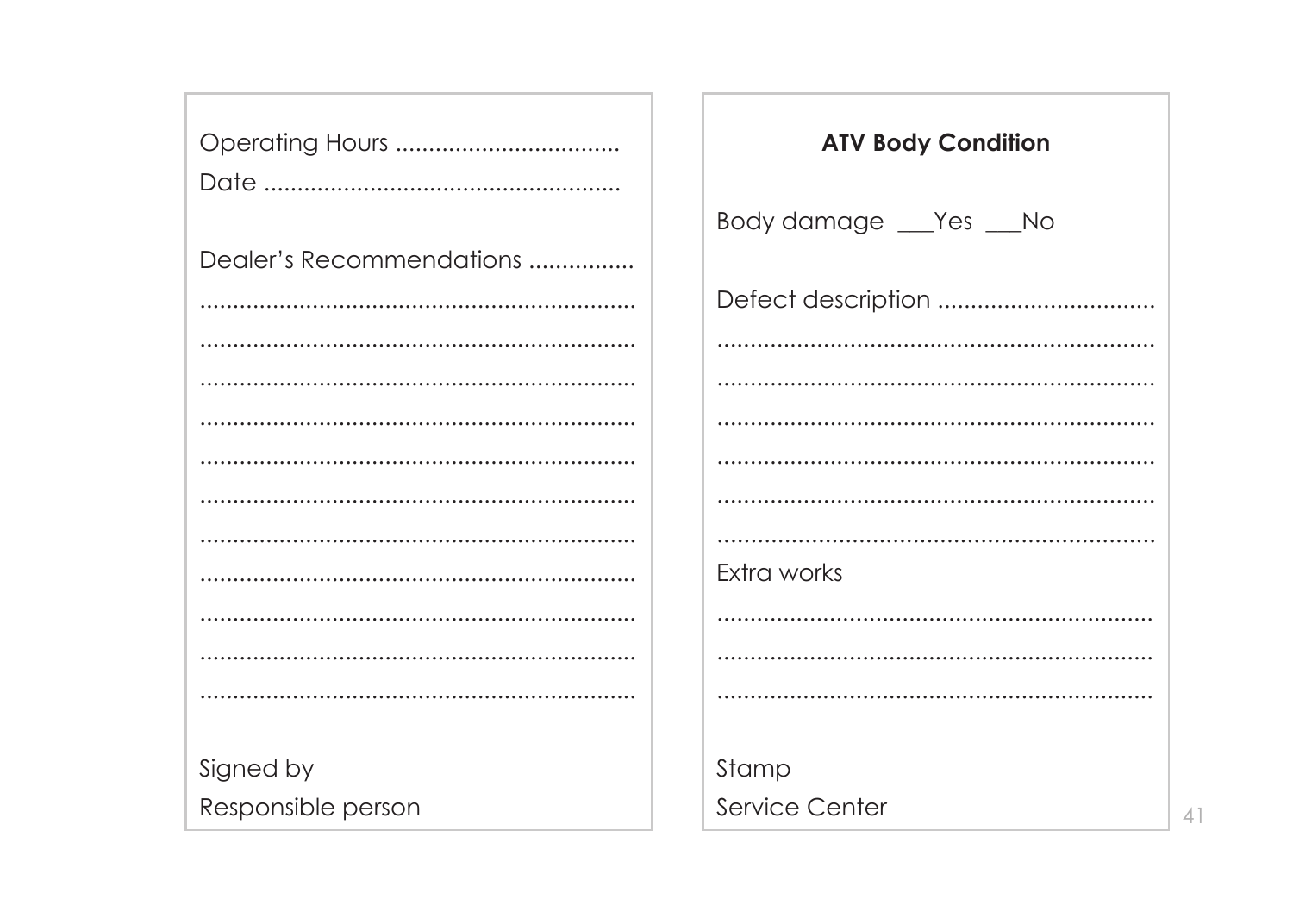|                          | <b>ATV Body Condition</b> |
|--------------------------|---------------------------|
|                          |                           |
|                          | Body damage __ Yes __ No  |
| Dealer's Recommendations |                           |
|                          |                           |
|                          |                           |
|                          |                           |
|                          |                           |
|                          |                           |
|                          |                           |
|                          |                           |
|                          | Extra works               |
|                          |                           |
|                          |                           |
|                          |                           |
|                          |                           |
| Signed by                | Stamp                     |
| Responsible person       | Service Center<br>43      |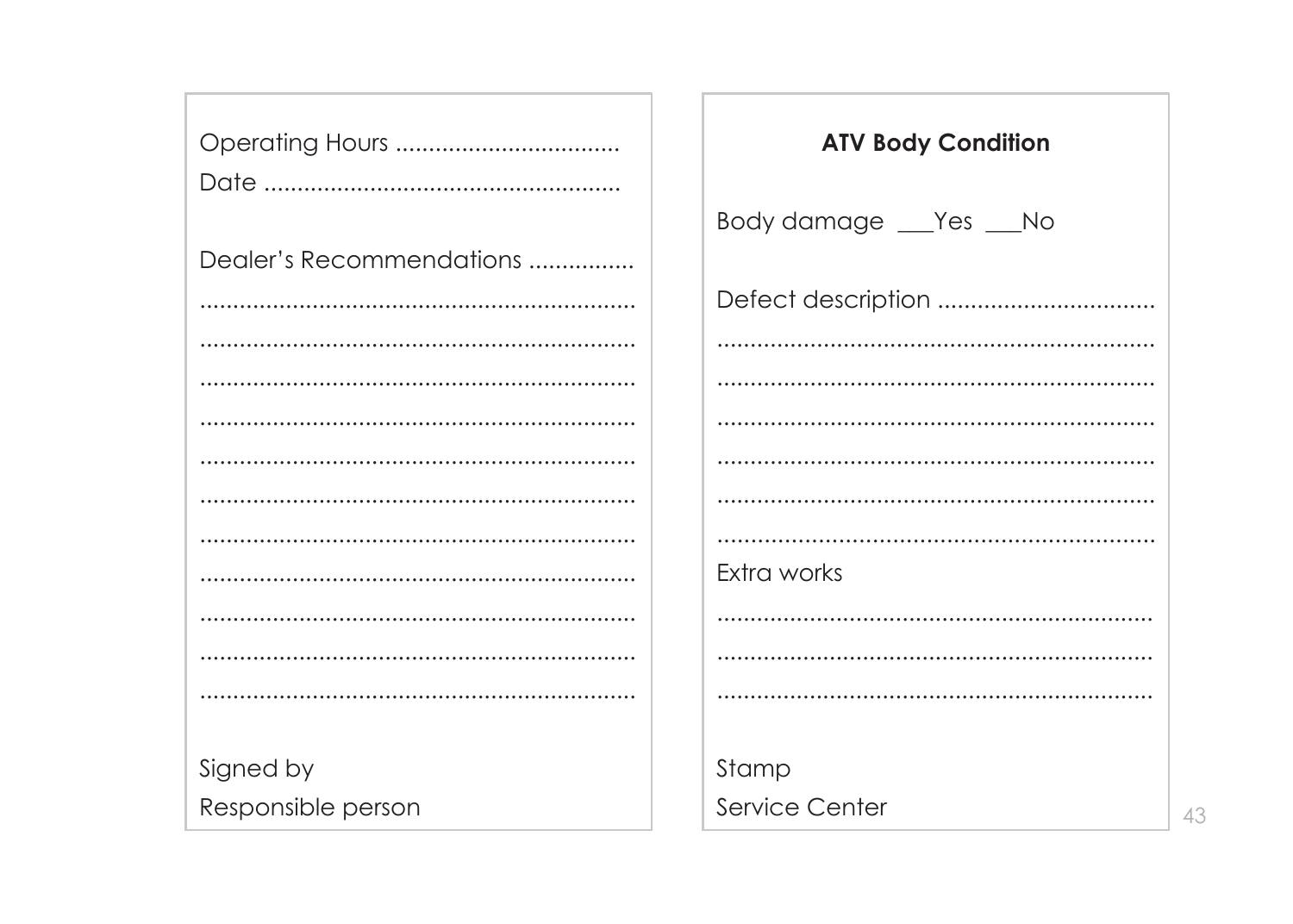|                          | <b>ATV Body Condition</b> |
|--------------------------|---------------------------|
|                          |                           |
|                          | Body damage __ Yes __ No  |
| Dealer's Recommendations |                           |
|                          |                           |
|                          |                           |
|                          |                           |
|                          |                           |
|                          |                           |
|                          |                           |
|                          |                           |
|                          | Extra works               |
|                          |                           |
|                          |                           |
|                          |                           |
|                          |                           |
| Signed by                | Stamp                     |
| Responsible person       | Service Center<br>45      |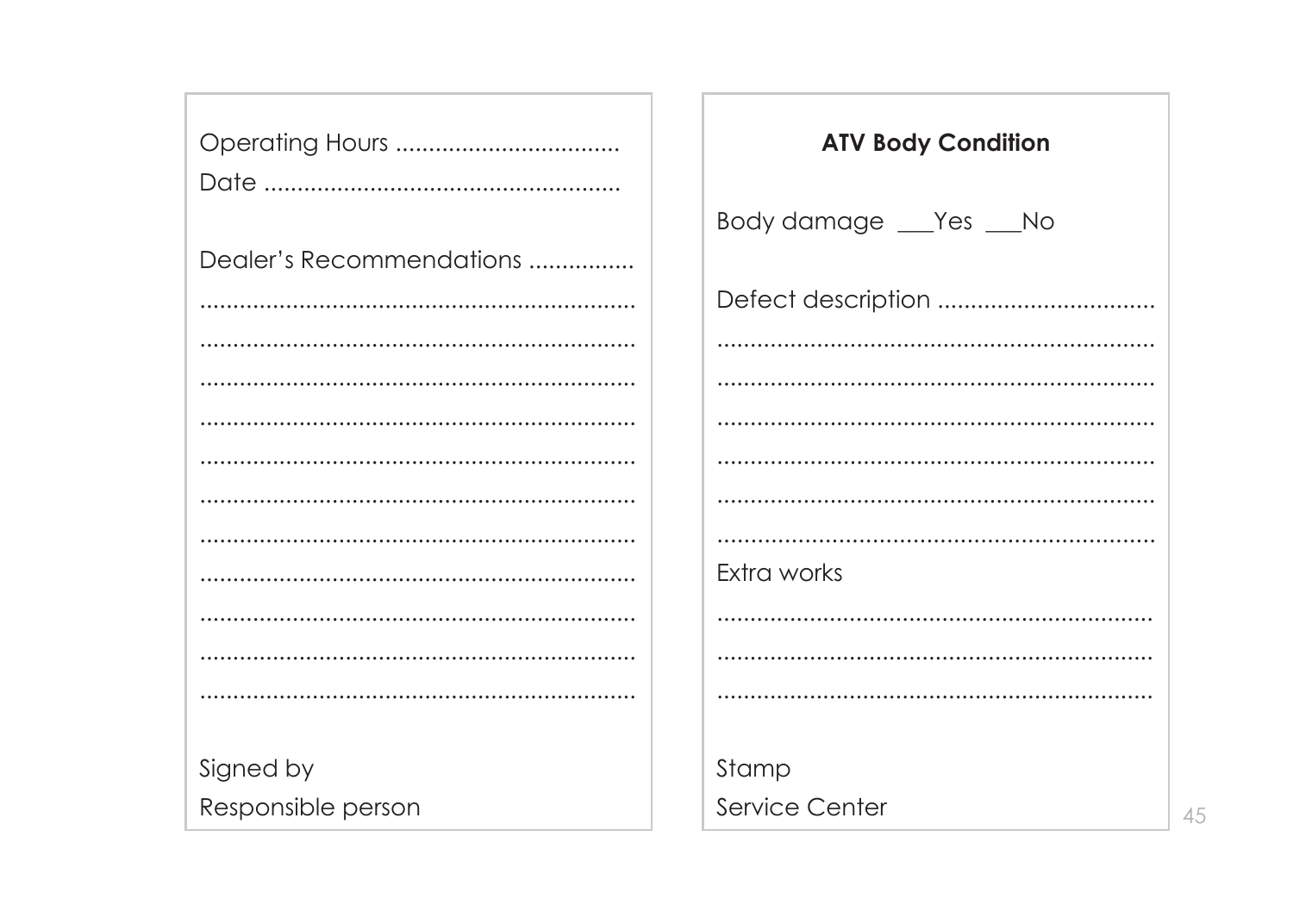|                          | <b>ATV Body Condition</b> |
|--------------------------|---------------------------|
|                          |                           |
|                          | Body damage __ Yes __ No  |
| Dealer's Recommendations |                           |
|                          |                           |
|                          |                           |
|                          |                           |
|                          |                           |
|                          |                           |
|                          |                           |
|                          |                           |
|                          | Extra works               |
|                          |                           |
|                          |                           |
|                          |                           |
|                          |                           |
| Signed by                | Stamp                     |
| Responsible person       | Service Center            |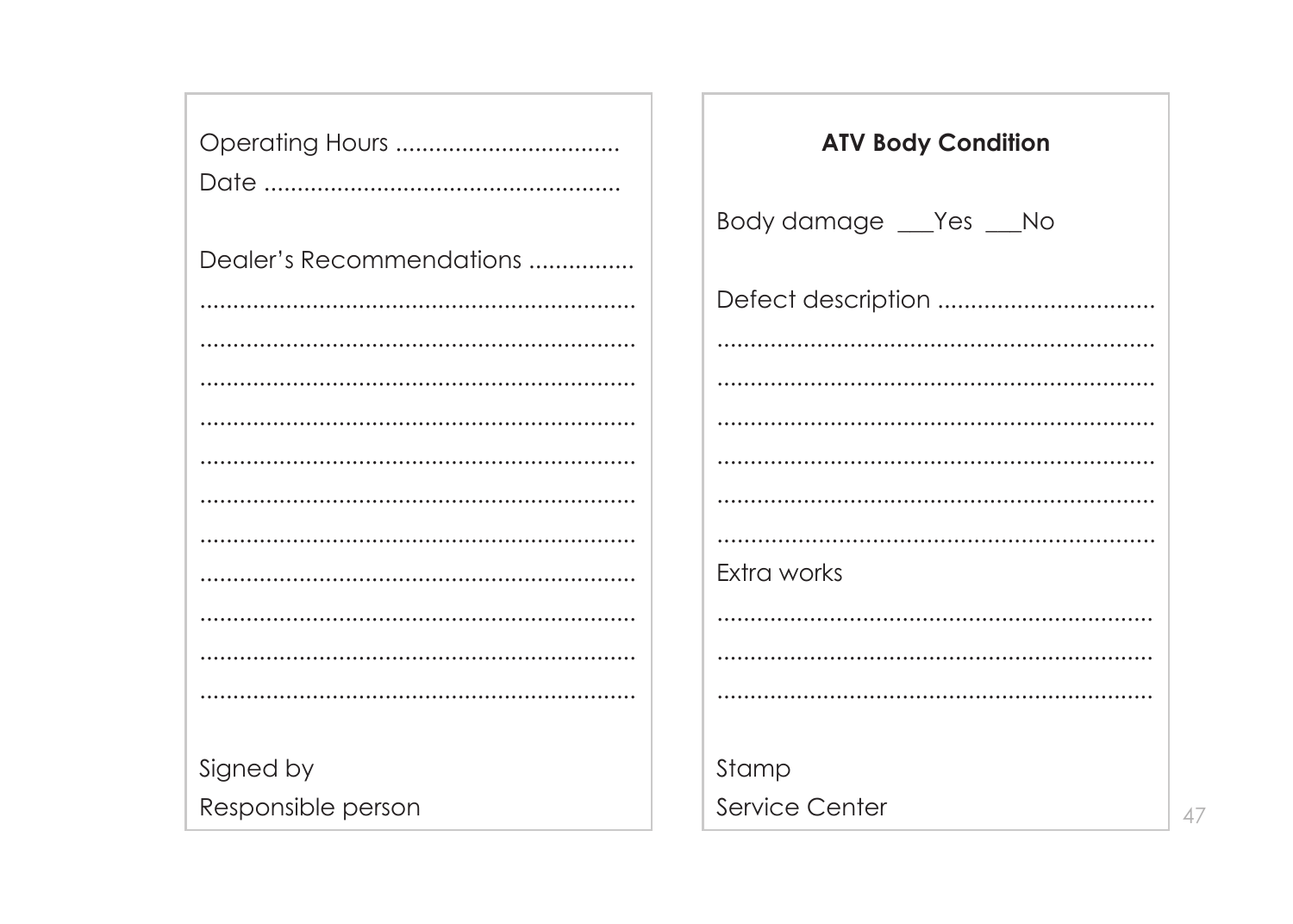|                          | <b>ATV Body Condition</b> |
|--------------------------|---------------------------|
|                          |                           |
|                          | Body damage __ Yes __ No  |
| Dealer's Recommendations |                           |
|                          |                           |
|                          |                           |
|                          |                           |
|                          |                           |
|                          |                           |
|                          |                           |
|                          |                           |
|                          | Extra works               |
|                          |                           |
|                          |                           |
|                          |                           |
|                          |                           |
| Signed by                | Stamp                     |
| Responsible person       | Service Center<br>49      |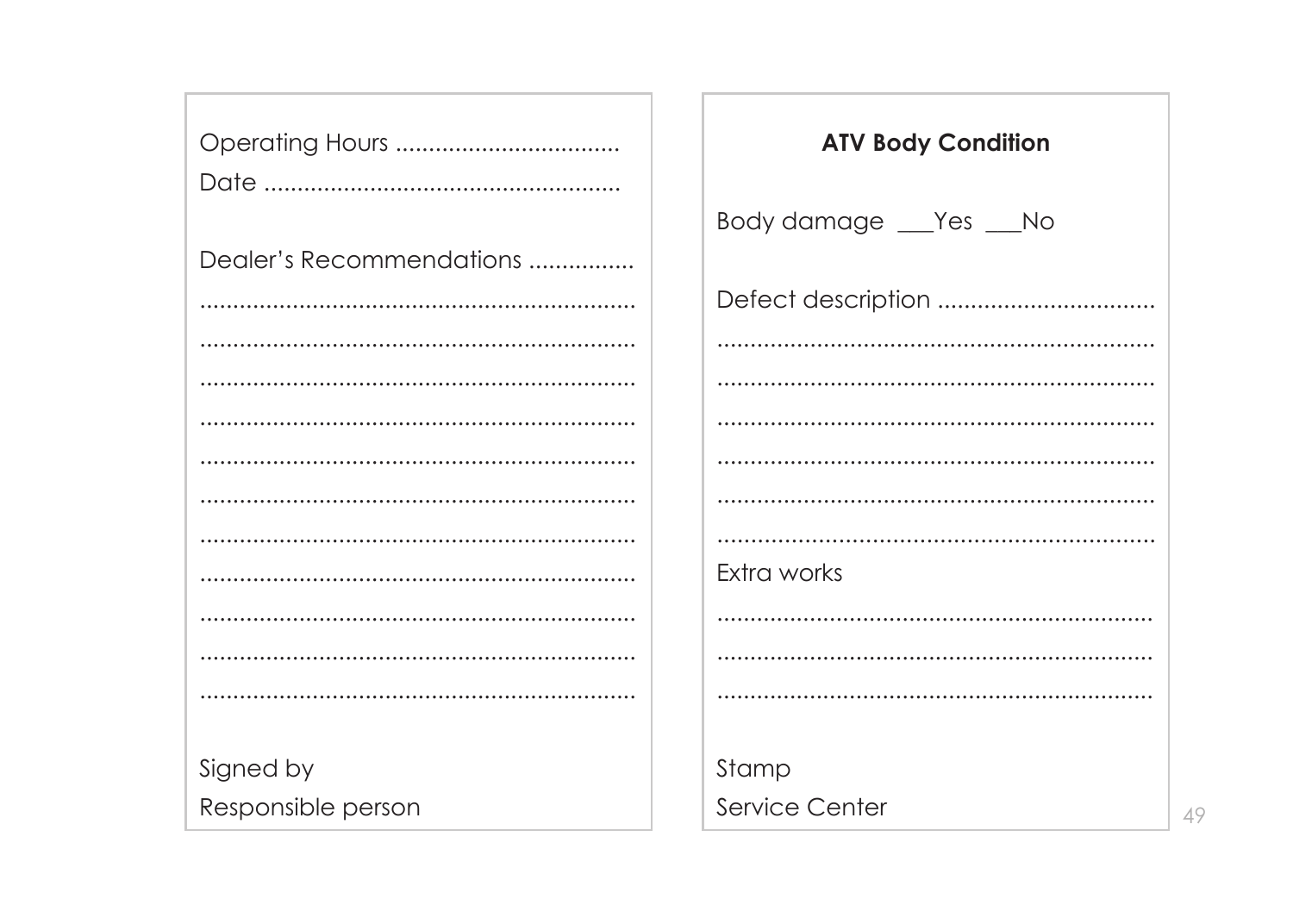|                          | <b>ATV Body Condition</b> |
|--------------------------|---------------------------|
|                          | Body damage __ Yes __ No  |
| Dealer's Recommendations |                           |
|                          |                           |
|                          |                           |
|                          |                           |
|                          |                           |
|                          |                           |
|                          |                           |
|                          | Extra works               |
|                          |                           |
|                          |                           |
|                          |                           |
| Signed by                | Stamp                     |
| Responsible person       | Service Center            |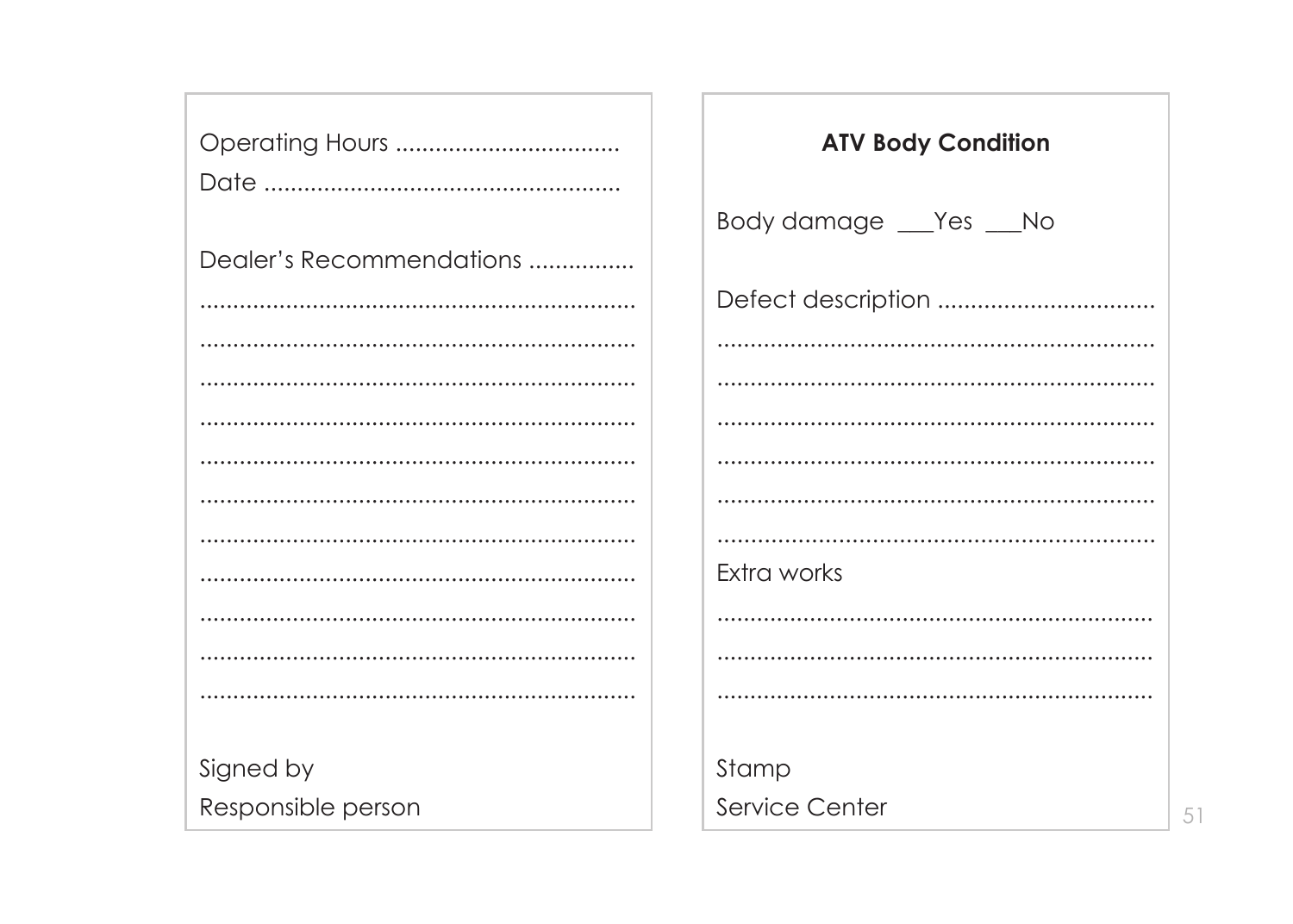|                          | <b>ATV Body Condition</b> |
|--------------------------|---------------------------|
|                          |                           |
|                          | Body damage __ Yes __ No  |
| Dealer's Recommendations |                           |
|                          |                           |
|                          |                           |
|                          |                           |
|                          |                           |
|                          |                           |
|                          |                           |
|                          |                           |
|                          | Extra works               |
|                          |                           |
|                          |                           |
|                          |                           |
|                          |                           |
| Signed by                | Stamp                     |
| Responsible person       | Service Center<br>53      |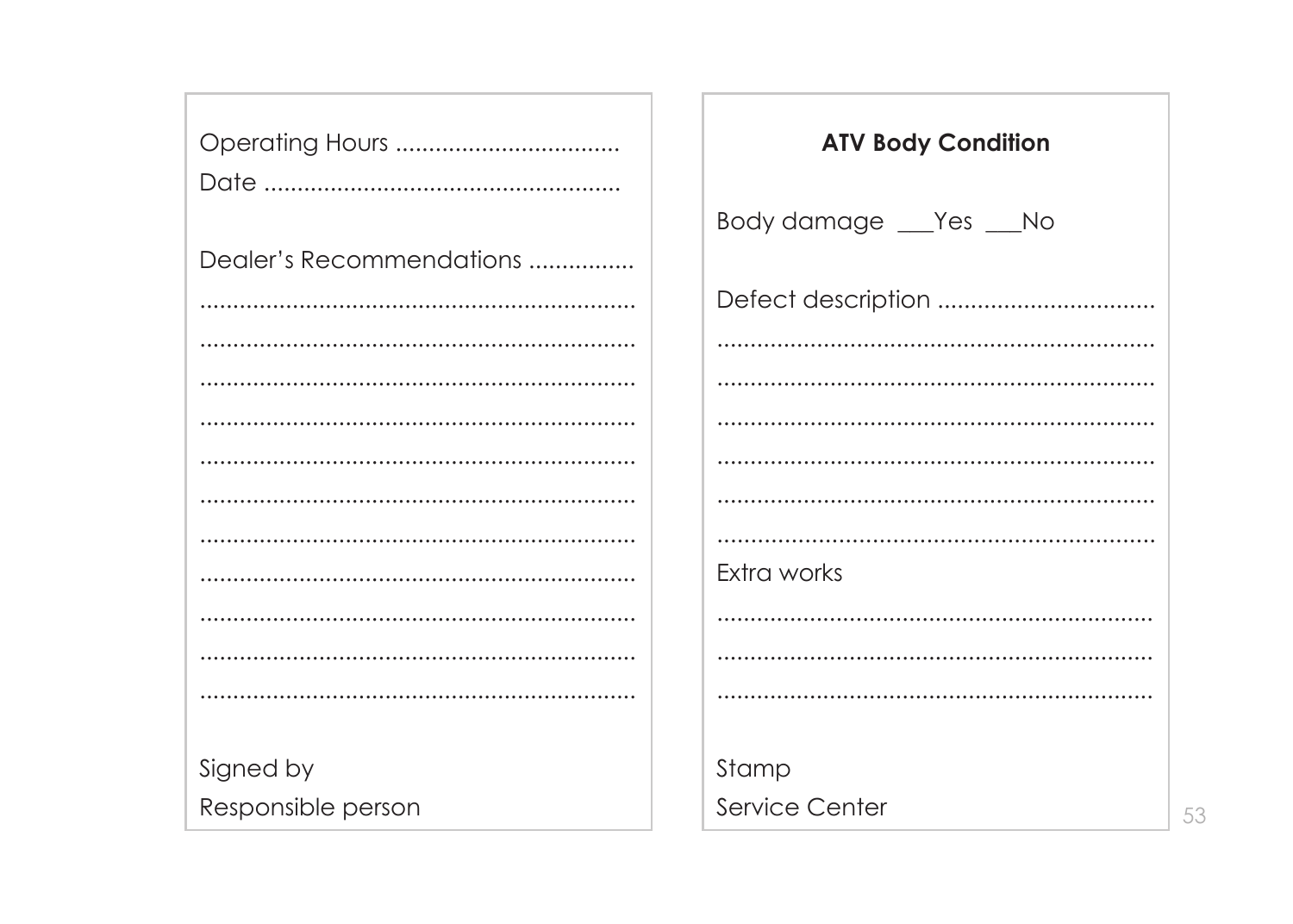|                          | <b>ATV Body Condition</b> |
|--------------------------|---------------------------|
|                          |                           |
|                          | Body damage __ Yes __ No  |
| Dealer's Recommendations |                           |
|                          |                           |
|                          |                           |
|                          |                           |
|                          |                           |
|                          |                           |
|                          |                           |
|                          |                           |
|                          | Extra works               |
|                          |                           |
|                          |                           |
|                          |                           |
|                          |                           |
| Signed by                | Stamp                     |
| Responsible person       | Service Center<br>55      |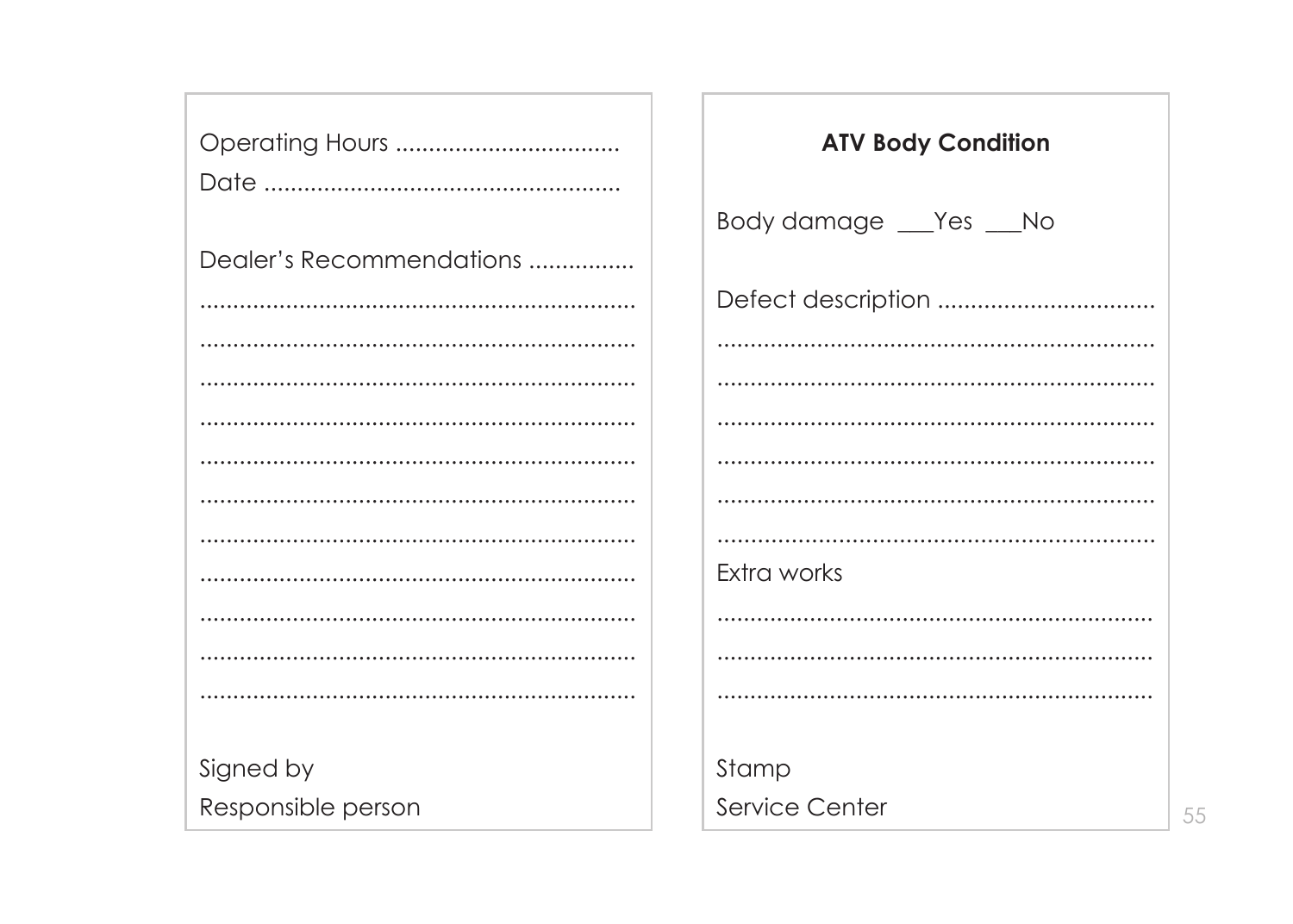|                          | <b>ATV Body Condition</b> |
|--------------------------|---------------------------|
|                          |                           |
|                          | Body damage __ Yes __ No  |
| Dealer's Recommendations |                           |
|                          |                           |
|                          |                           |
|                          |                           |
|                          |                           |
|                          |                           |
|                          |                           |
|                          |                           |
|                          | Extra works               |
|                          |                           |
|                          |                           |
|                          |                           |
| Signed by                | Stamp                     |
| Responsible person       | Service Center            |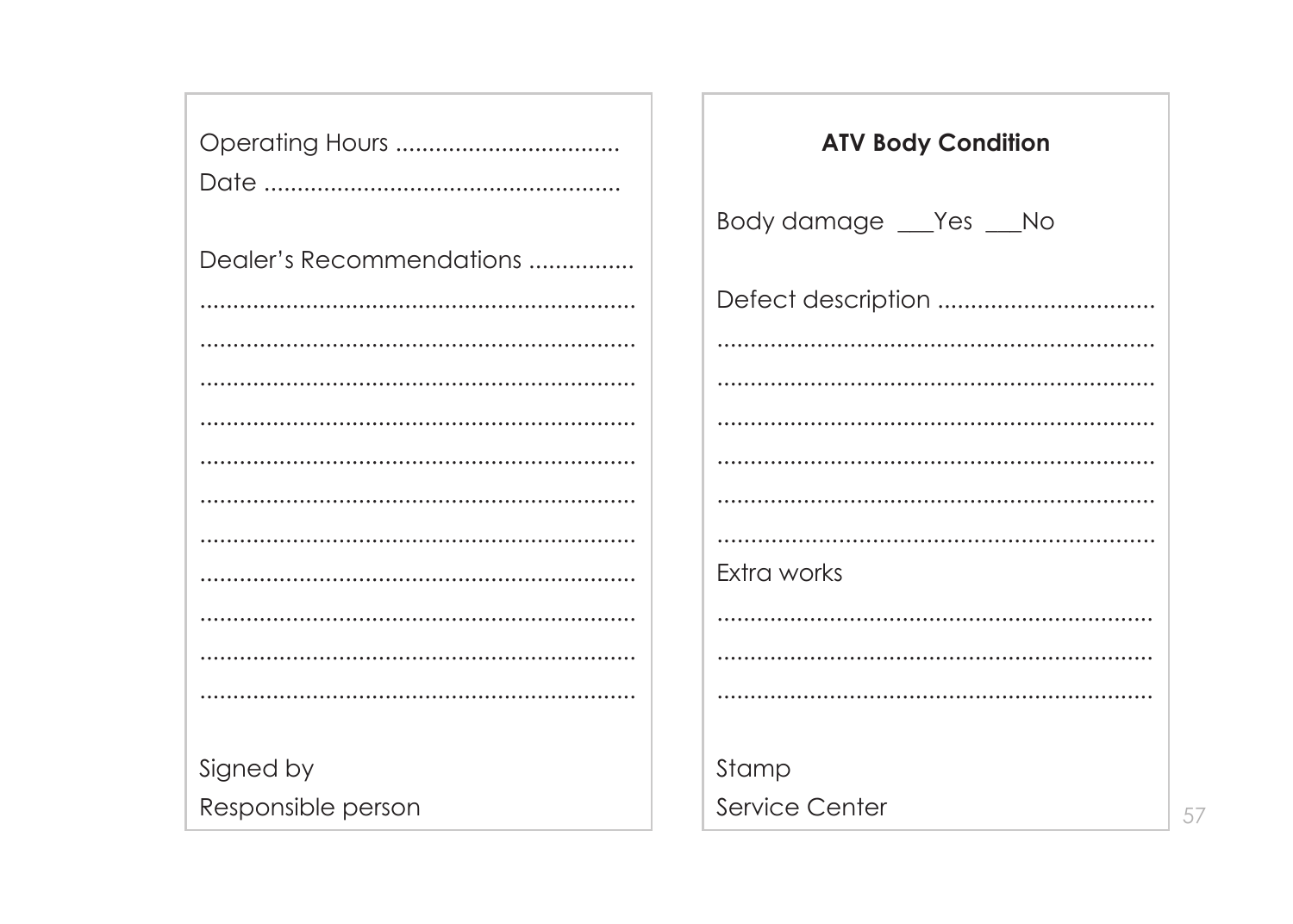|                          | <b>ATV Body Condition</b> |
|--------------------------|---------------------------|
|                          |                           |
|                          | Body damage __ Yes __ No  |
| Dealer's Recommendations |                           |
|                          |                           |
|                          |                           |
|                          |                           |
|                          |                           |
|                          |                           |
|                          |                           |
|                          |                           |
|                          | Extra works               |
|                          |                           |
|                          |                           |
|                          |                           |
|                          |                           |
| Signed by                | Stamp                     |
| Responsible person       | Service Center<br>59      |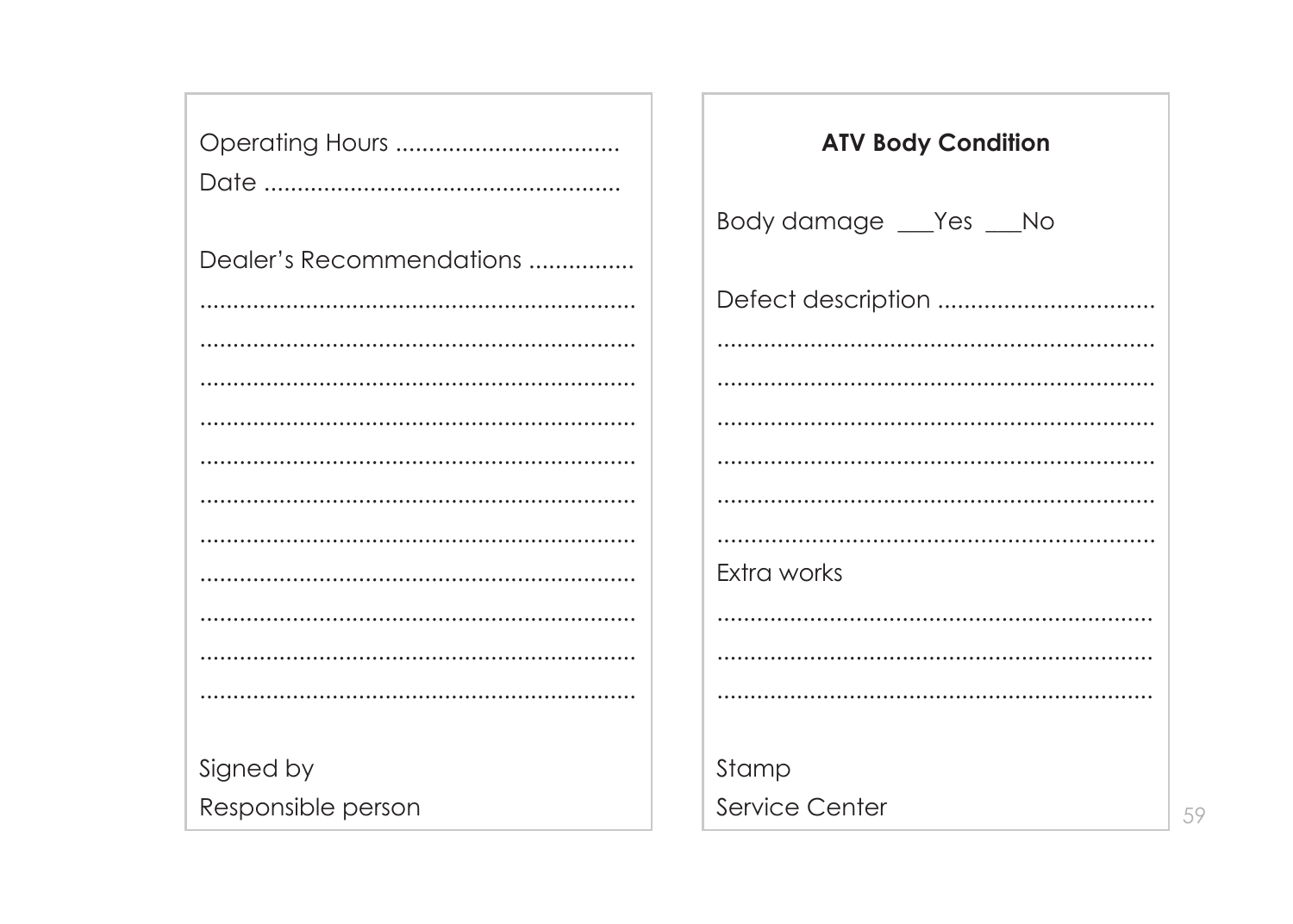|                          | <b>ATV Body Condition</b> |
|--------------------------|---------------------------|
|                          |                           |
| Dealer's Recommendations | Body damage __ Yes __ No  |
|                          |                           |
|                          |                           |
|                          |                           |
|                          |                           |
|                          |                           |
|                          |                           |
|                          |                           |
|                          | Extra works               |
|                          |                           |
|                          |                           |
|                          |                           |
| Signed by                | Stamp                     |
| Responsible person       | Service Center<br>61      |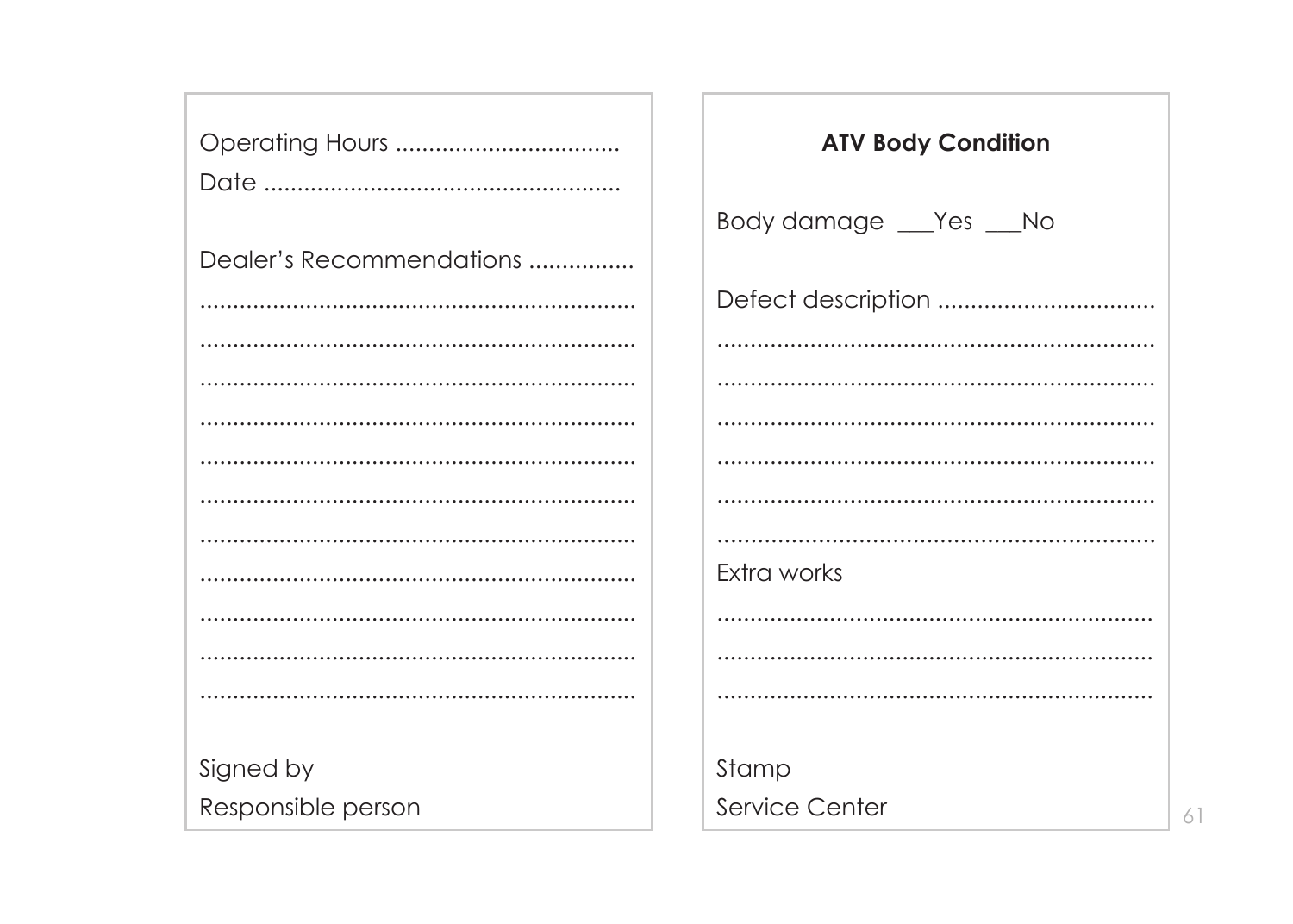|                          | <b>ATV Body Condition</b> |
|--------------------------|---------------------------|
|                          |                           |
|                          | Body damage __ Yes __ No  |
| Dealer's Recommendations |                           |
|                          |                           |
|                          |                           |
|                          |                           |
|                          |                           |
|                          |                           |
|                          |                           |
|                          |                           |
|                          | Extra works               |
|                          |                           |
|                          |                           |
|                          |                           |
|                          |                           |
| Signed by                | Stamp                     |
| Responsible person       | Service Center<br>63      |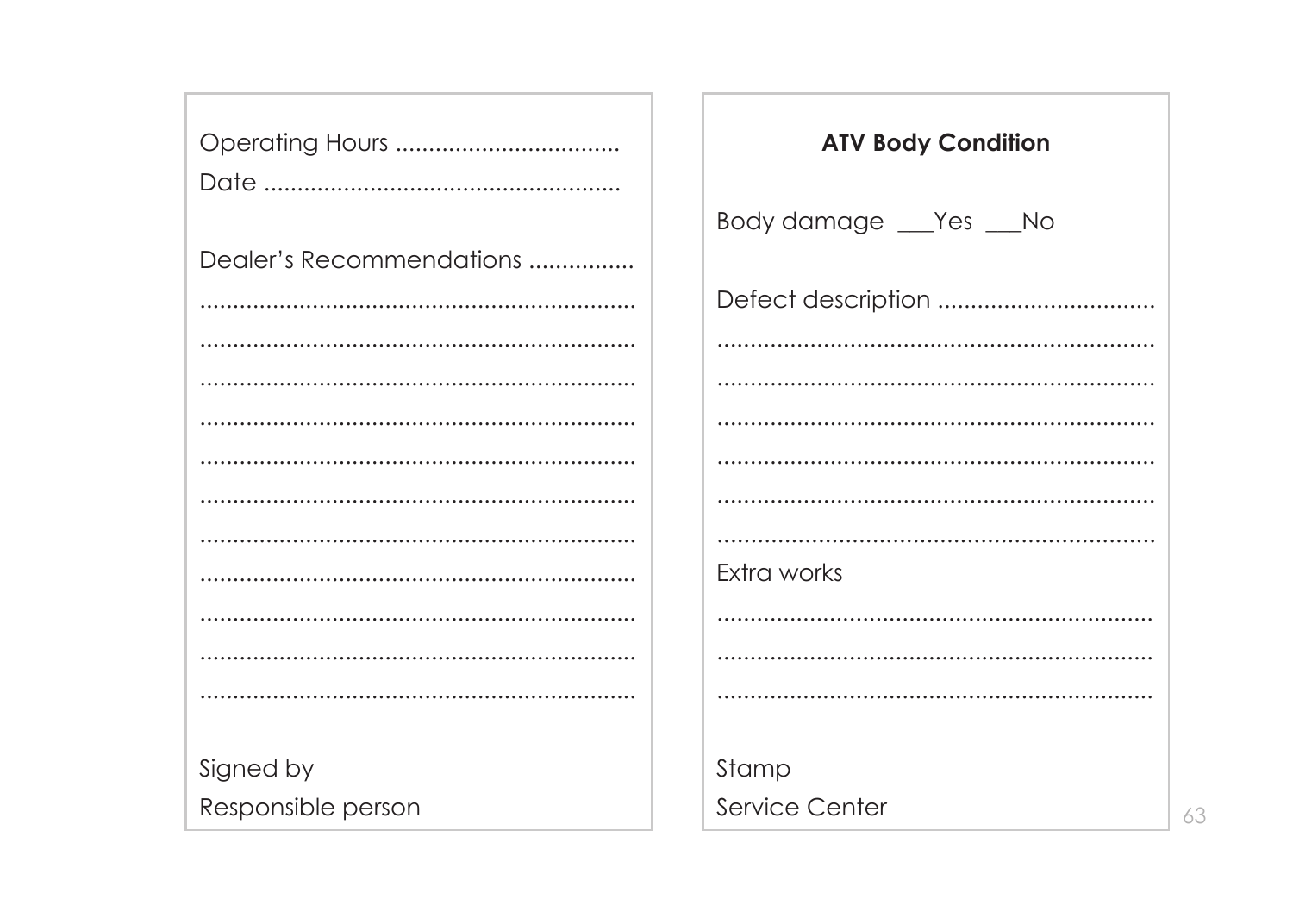|                          | <b>ATV Body Condition</b> |
|--------------------------|---------------------------|
|                          |                           |
|                          | Body damage __ Yes __ No  |
| Dealer's Recommendations |                           |
|                          |                           |
|                          |                           |
|                          |                           |
|                          |                           |
|                          |                           |
|                          |                           |
|                          |                           |
|                          | Extra works               |
|                          |                           |
|                          |                           |
|                          |                           |
|                          |                           |
| Signed by                | Stamp                     |
| Responsible person       | Service Center<br>65      |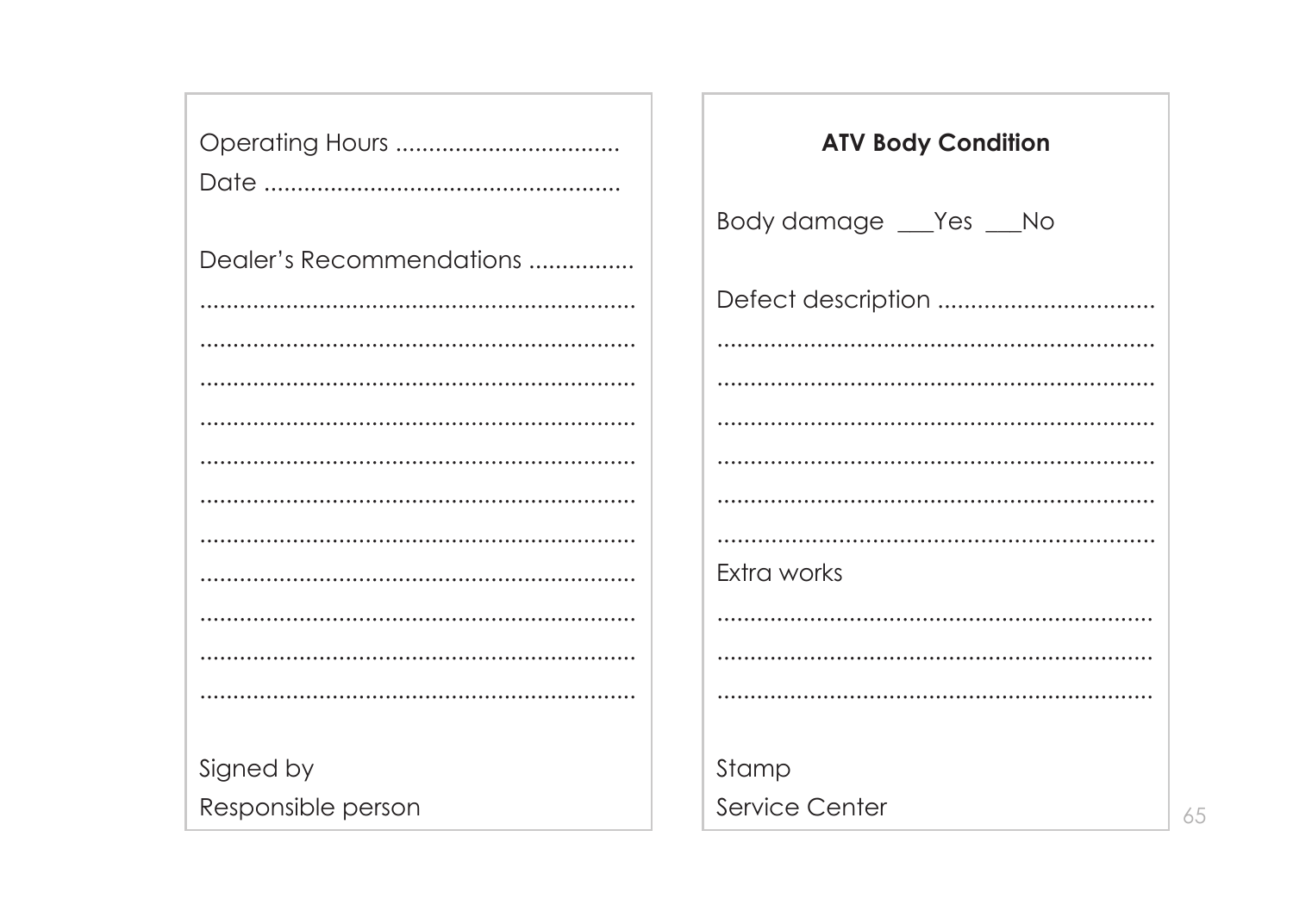| Operating hours                                      | Operating hours                                      | Operating hours                                      |
|------------------------------------------------------|------------------------------------------------------|------------------------------------------------------|
| Warranty maintenance Report No                       | Warranty maintenance Report No                       | Warranty maintenance Report No                       |
|                                                      |                                                      |                                                      |
| Name and code of the servicing<br>company:           | Name and code of the servicing<br>company:           | Name and code of the servicing<br>company:           |
|                                                      |                                                      |                                                      |
|                                                      |                                                      |                                                      |
| List of replaced (repaired)<br>units and aggregates: | List of replaced (repaired)<br>units and aggregates: | List of replaced (repaired)<br>units and aggregates: |
|                                                      |                                                      |                                                      |
|                                                      |                                                      |                                                      |
|                                                      |                                                      |                                                      |
| Seal of the service center                           | Seal of the service center                           | Seal of the service center                           |
|                                                      |                                                      |                                                      |
| Signed by                                            | Signed by                                            |                                                      |

67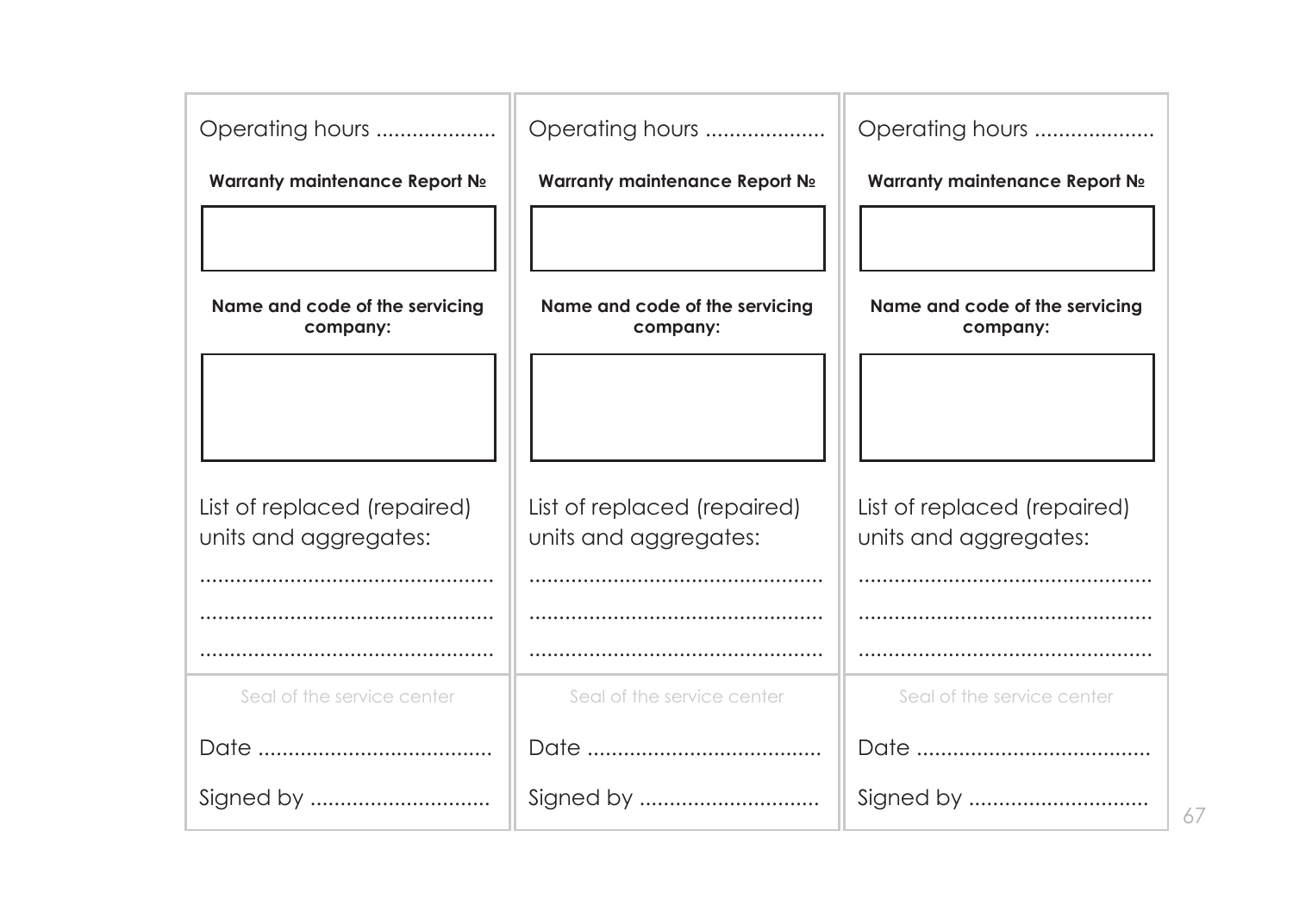| Operating hours                                      | Operating hours                                      | Operating hours                                      |
|------------------------------------------------------|------------------------------------------------------|------------------------------------------------------|
| Warranty maintenance Report No                       | Warranty maintenance Report No                       | Warranty maintenance Report No                       |
|                                                      |                                                      |                                                      |
|                                                      |                                                      |                                                      |
| Name and code of the servicing<br>company:           | Name and code of the servicing<br>company:           | Name and code of the servicing<br>company:           |
|                                                      |                                                      |                                                      |
|                                                      |                                                      |                                                      |
|                                                      |                                                      |                                                      |
| List of replaced (repaired)<br>units and aggregates: | List of replaced (repaired)<br>units and aggregates: | List of replaced (repaired)<br>units and aggregates: |
|                                                      |                                                      |                                                      |
|                                                      |                                                      |                                                      |
|                                                      |                                                      |                                                      |
| Seal of the service center                           | Seal of the service center                           | Seal of the service center                           |
|                                                      |                                                      |                                                      |
| Signed by                                            | Signed by                                            | Signed by                                            |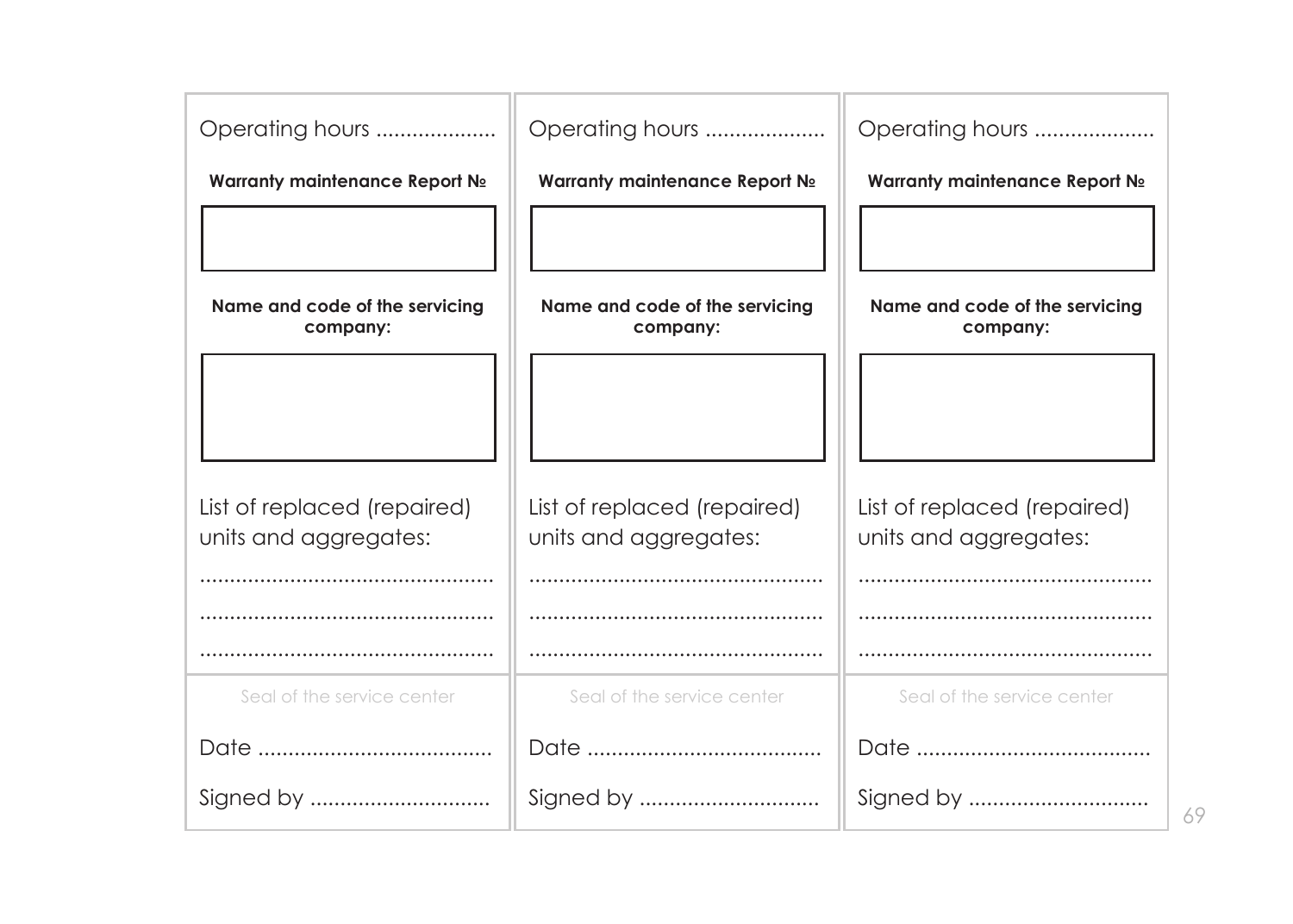| Operating hours                                      | Operating hours                                      | Operating hours                                      |
|------------------------------------------------------|------------------------------------------------------|------------------------------------------------------|
| Warranty maintenance Report No                       | Warranty maintenance Report No                       | Warranty maintenance Report No                       |
|                                                      |                                                      |                                                      |
| Name and code of the servicing<br>company:           | Name and code of the servicing<br>company:           | Name and code of the servicing<br>company:           |
|                                                      |                                                      |                                                      |
|                                                      |                                                      |                                                      |
| List of replaced (repaired)<br>units and aggregates: | List of replaced (repaired)<br>units and aggregates: | List of replaced (repaired)<br>units and aggregates: |
|                                                      |                                                      |                                                      |
|                                                      |                                                      |                                                      |
|                                                      |                                                      |                                                      |
| Seal of the service center                           | Seal of the service center                           | Seal of the service center                           |
|                                                      |                                                      |                                                      |
| Signed by                                            | Signed by                                            |                                                      |

71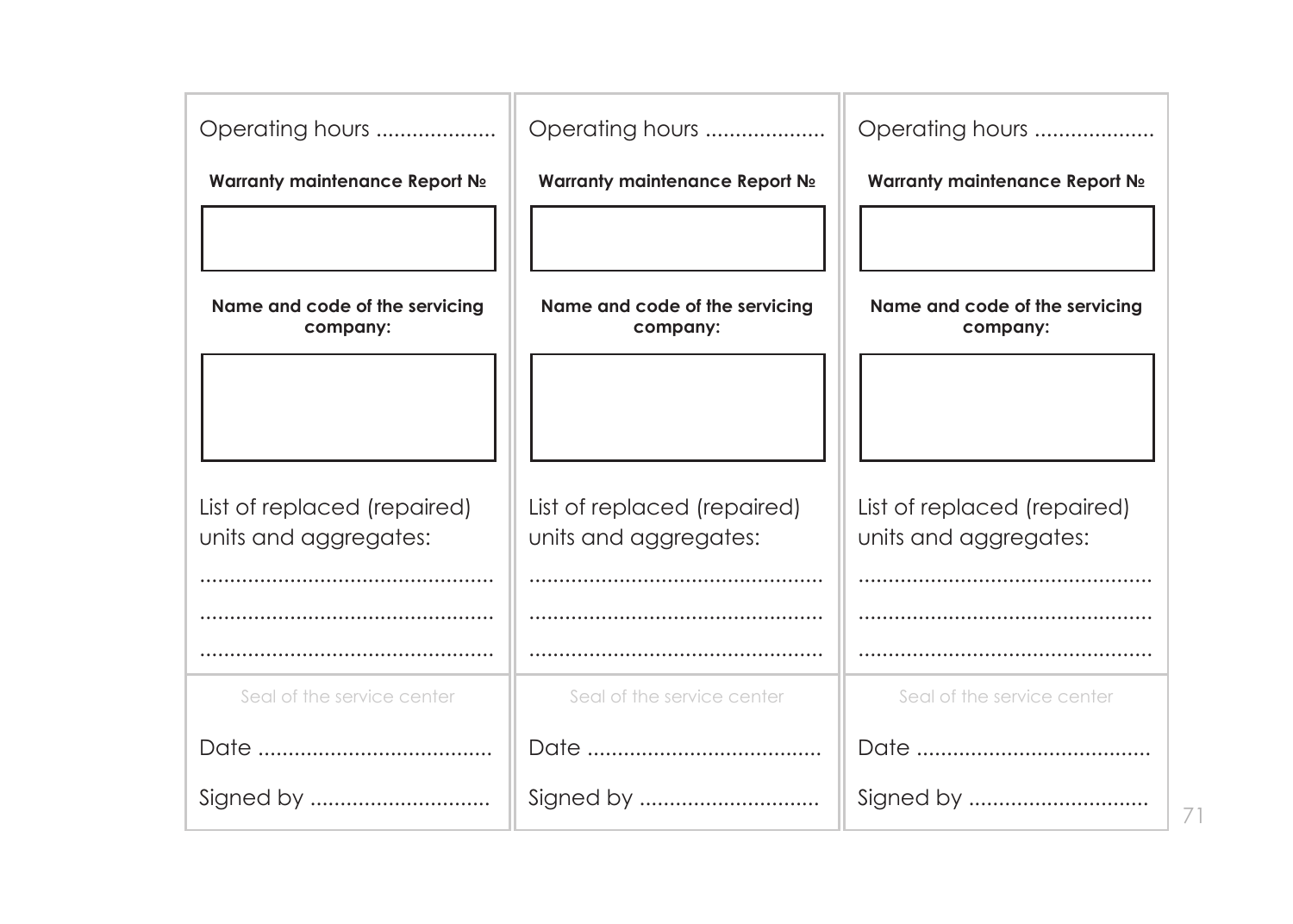| <b>NOTES</b> |
|--------------|
|              |
|              |
|              |
|              |
|              |
|              |
|              |
|              |
|              |
|              |
|              |
|              |
|              |
|              |
|              |